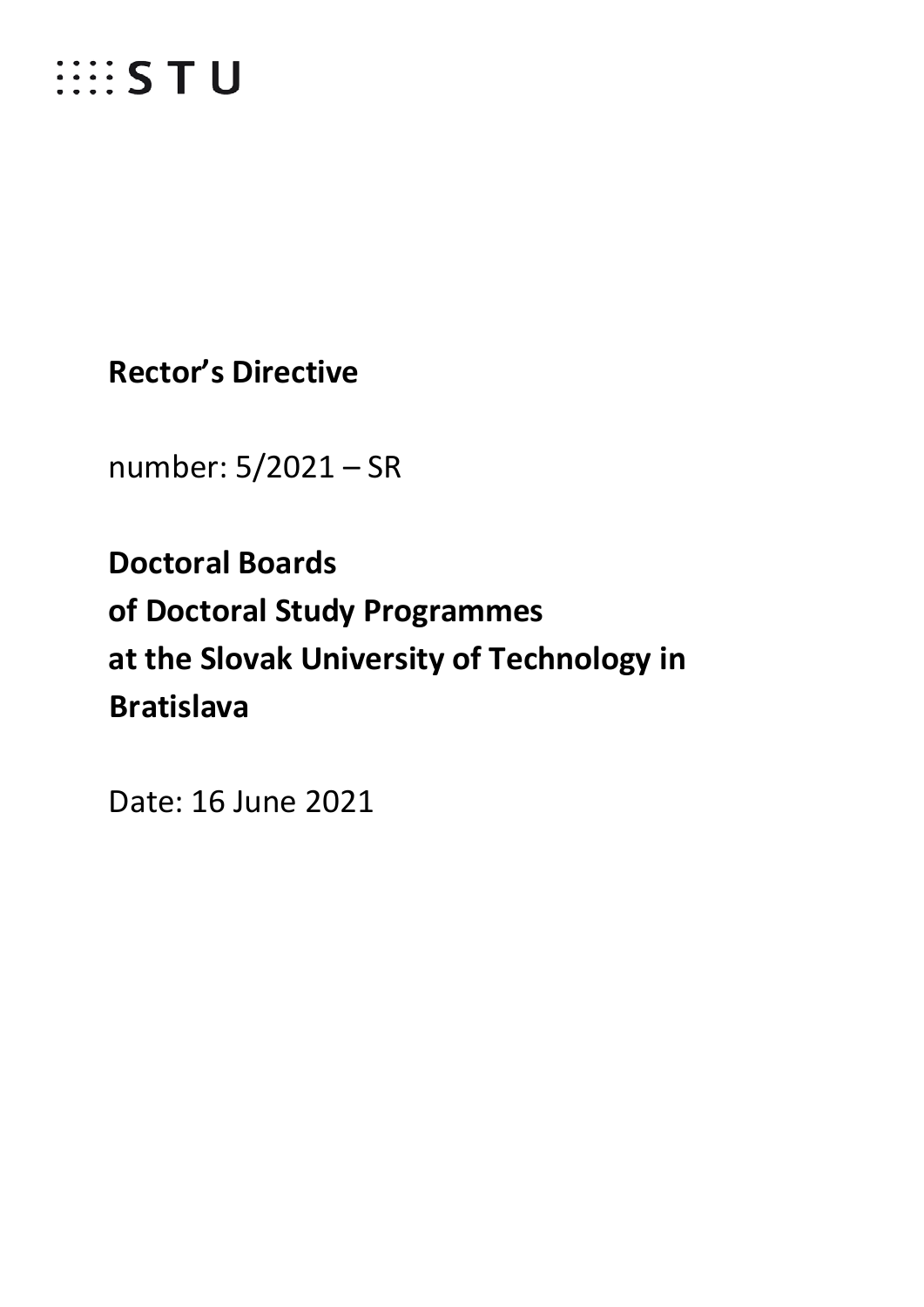# $\cdots$  STU

### **Slovak University of Technology in Bratislava, Vazovova 5, Bratislava**

In Bratislava, 16 June 2021 Number: 5/2021-SR

The Rector of the Slovak University of Technology in Bratislava (hereinafter the "STU" or the "University") in accordance with § 54 (17) of Act No. 131/2002 Coll. on Universities, and on amendments and supplements to certain acts, as amended (hereinafter referred to as the "Act"), in connection with Art. 29 (7) through (9) of the STU Study Regulations, issues the following Rector's directive and in accordance with Article 3 (1) (b) of Rector's Directive No. 4/2013 – SR "Rules for Issuing Internal Regulations of the Slovak University of Technology in Bratislava" from the day 3 October 2013

# **Doctoral Boards of Doctoral Study Programmes at the Slovak University of Technology in Bratislava**

# PART ONE **BASIC PROVISIONS**

## Article 1

(1) The Rector's Directive "Doctoral Boards of Doctoral Study Programmes at the Slovak University of Technology in Bratislava" (hereinafter referred to as the "Directive") sets out the procedure for establishing Doctoral Boards of those specializations in which the STU offers, organizes and ensures a university education within accredited doctoral study programmes (hereinafter also referred to "DBs") and for the appointment of their members, determines the standing and activities of DBs in the process of preparation and carrying out studies, in the preparation and course of a dissertation examination, in the preparation of a defence and the defence of dissertations and in assessing the quality of doctoral study programmes, and regulates organizational and discussion regulations for DBs.

(2) Unless stated otherwise in this Directive, where the term "faculty" is mentioned, this shall also include the "University"; where a "dean" is mentioned in connection with doctoral study programmes conducted at a faculty, this shall also mean the "Director or head of another part of the STU which is not a faculty and provides a university education in doctoral study programmes" in association with doctoral study programmes carried out at the University; all of the above-stated phrases are relevant to the meaning of the provision in question, unless this is contrary to the nature of the given provision.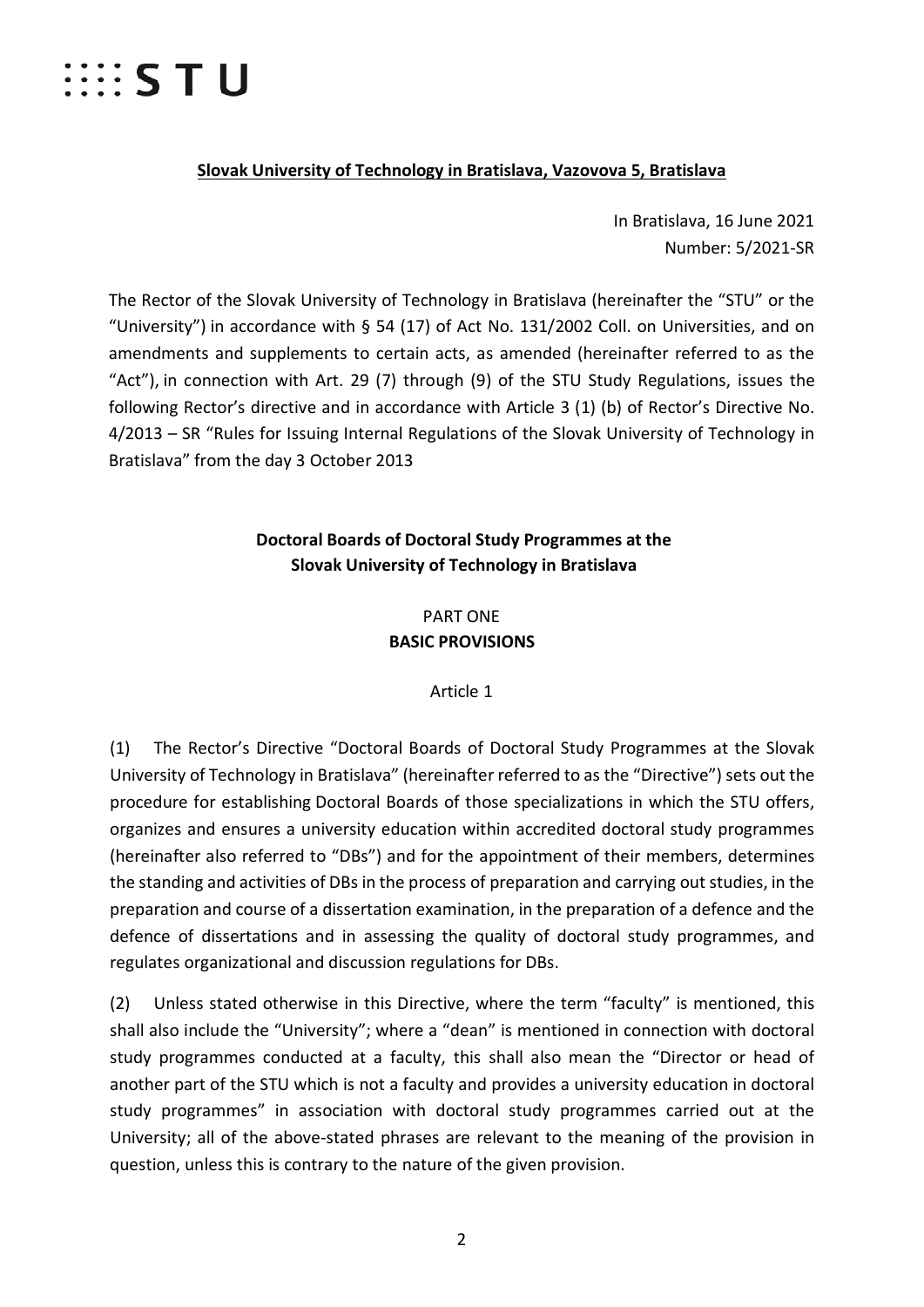

## PART TWO **ESTABLISHING AND ABOLISHING OF DOCTORAL BOARDS AND APPOINTING AND RECALLING MEMBERS OF DOCTORAL BOARDS**

# Article 2 **Establishing and abolishing of Doctoral Boards**

(1) The Rector shall establish a Doctoral Board on the proposal of a dean after approval by the Scientific Board of the STU<sup>[1](#page-2-0)</sup>.

(2) The dean shall request the establishing of a DB in a specialization in which the relevant faculty is authorized to create, implement and modify doctoral study programmes, after assessment of their compliance by the Council for the Internal System of Quality Assurance at the STU (hereinafter "ISQ Council")<sup>[2](#page-2-1)</sup>.

(3) A dean shall request the establishment of a DB in a specialization in which the STU has not yet been authorized to conduct doctoral study programmes, after the granting of accreditation by a decision of the Slovak Accreditation Agency for Higher Education (hereinafter the "Agency")<sup>[3](#page-2-2)</sup> for a doctoral study programme, which will be provided at the relevant faculty. If a faculty creates a new doctoral study programme by the combination of two specializations<sup>[4](#page-2-3)</sup> and the STU does not yet have a DB for the respective combination of the two specializations, the dean shall request the establishment of a DB in a combination of two specializations in which the relevant doctoral study programme will be provided.

(4) If in one specialization or, in a combination of two specializations at the STU, <sup>4</sup> a study of two or more doctoral study programmes are provided at different faculties, the Rector shall establish, according to point 1 of this article, one DB covering all doctoral study programmes in the given specialization, or in a combination of two specializations. The application for the establishment of a DB is submitted by one of the deans after agreement of the deans of the affected faculties.

(5) In the application for the establishment of a DB according to points 2 through 4 of this Article, the dean shall state whether an external educational institution will also take part in the provision of the relevant doctoral study programme<sup>[5](#page-2-4)</sup>. A sample application for the

<span id="page-2-0"></span> $1$  Article 29 (8) of the STU Study Regulations.

<span id="page-2-1"></span><sup>&</sup>lt;sup>2</sup> Art. 12 of Internal provision no. 6/2021, Council for the Internal System of Quality Assurance at the Slovak University of Technology in Bratislava.

<span id="page-2-2"></span><sup>3</sup> § 30 (8) of Act no. 269/2018 Coll. on the Provision of Quality of Higher Education and on changes and supplements of Act no. 343/2015 Coll. on Public Procurements and on changes and supplements of certain acts, as amended

<span id="page-2-3"></span> $4 \S 51 (5)$  of the Act.

<span id="page-2-4"></span> $5$  § 54 (22) of the Act.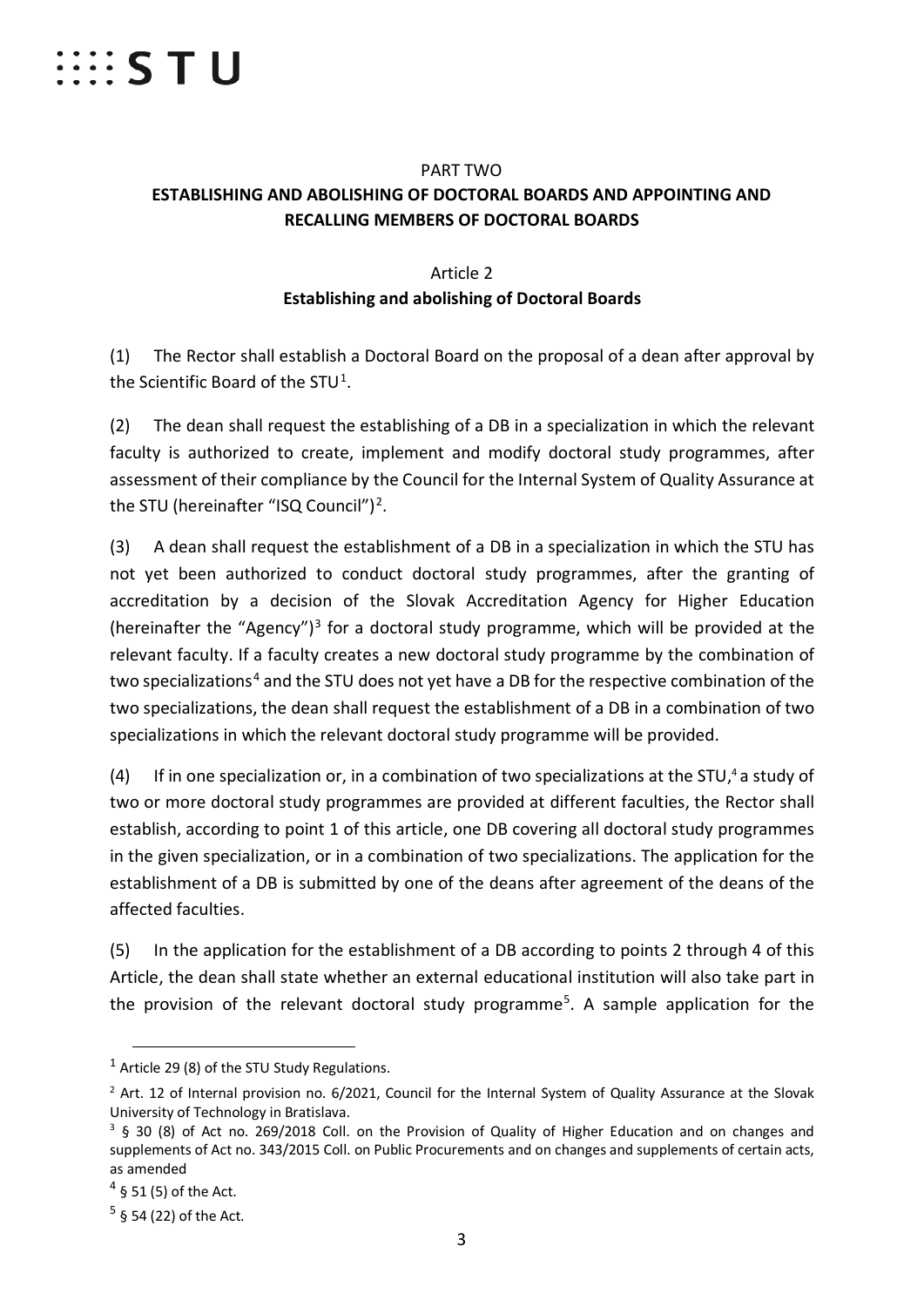# $\cdots$  STU

establishment of a DB, which also includes a list of persons proposed for appointment as members of the DB, forms Annex no. 1 of this Directive.

(6) An application for the establishment of a DB and proposed appointments as members of the DB shall be submitted to the Rector no later than three months from the date that a decision of ISQ Council under point 2, or the Agency under point 3 of this article, or from the date of creation of a new doctoral study programme in the combination of two specializations in accordance with point 3 of this Article, acquires force. The Rector shall submit a proposal for the establishment of a DB at the next meeting of the STU Scientific Board, but not before 14 days from the date of delivery of the application.

(7) The DB is established for the period of validity of accreditation of at least one of the doctoral study programmes which are in the competence of the relevant DB, but at the longest until the establishment of a new DB of the relevant specialization in the context of the next assessment of the internal quality system of the STU by the Agency.

(8) The deed of establishment of a DB shall be delivered to the relevant dean. The deed of establishment of a DB includes the DB's registered office, the doctoral study programmes covered by it, and a list of members of the DB. If a DB is established for a combination of two specializations, the list of DB members in the individual specializations is also given. After the election of a DB chairman according to Art. 4 (1) of this Directive, data on the chairman of the DB shall be added to the deed of establishment of the DB.

(9) If the Rector has established one DB for several doctoral study programmes in a given specialization or for a combination of two specializations provided at different STU faculties, the deed of establishment of the DB according to point 8 of this article shall state the doctoral study programmes and list the DB members. After the election of the DB chairman according to Art. 4 (2) of this Directive, data on the chairman of the DB and the registered office of the relevant DB shall be added to the deed of establishment of the DB. The DB's deed of establishment is delivered to the dean of the faculty at which the DB has its registered office, and at the same time the deans of the other relevant faculties are acquainted with this fact.

(10) If a faculty was granted accreditation for a doctoral study programme by a decision of the Agency<sup>3</sup> or a faculty creates a new doctoral study programme in a specialization in which the STU is authorized to create such study programmes, and the STU has established a DB, the dean shall request the assigning of the new doctoral study programme to the already established DB and the addition of DB members. The dean shall send the application, according to the first sentence of this point, together with proposals for appointment as members of the DB, to the Rector within the time period pursuant to point 6 of this Article. A sample application for the establishment of a new doctoral study programme in the competence of an already existing DB and the addition of members of the DB form Annex no. 2 of this Directive.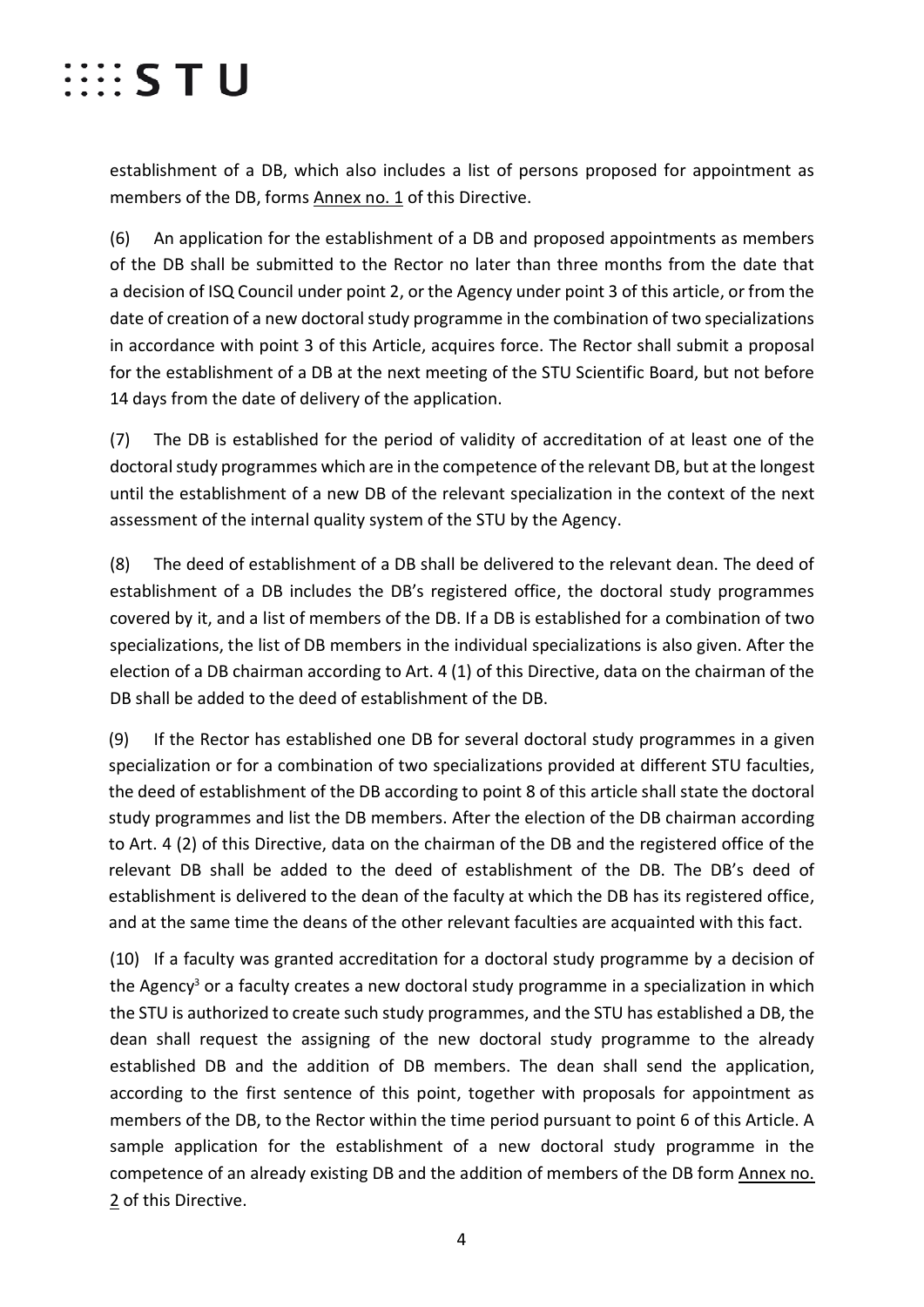

(11) The deed of establishment of a new doctoral study programme in the competence of an already existing DB (point 10 of this article) issued by the Rector after approval by the STU Scientific Board shall be sent to the dean of the faculty where the relevant DB has its registered office; the document shall also contain a list of new DB members.

(12) The DB of a specialization that has ceased to fulfil its mission may be revoked and its members dismissed, namely:

- a) if the STU has cancelled all accredited doctoral study programmes in the relevant combination of two specializations<sup>[6](#page-4-0)</sup>,
- b) if the STU has cancelled all accredited doctoral study programmes in the relevant specialization<sup>7</sup>,
- c) if the Agency has decided to cancel all study programmes in the relevant specialization<sup>8</sup>.

(13) The procedure for the abolishing a DB and recalling its members shall be subject to the same procedure as that for the establishing the DB and appointing its members.

(14) The organizational and administrative work connected with the activities of a DB is provided by the faculty where the DB is based. The dean of the relevant faculty is responsible for creating appropriate conditions for the fulfilment of the DB's mission<sup>1</sup> and the activities of its members.

### Article 3

# **Appointing and recalling members of Doctoral Boards and membership in Doctoral Boards**

(1) The Rector shall appoint and recall members of a DB. The members of DB are guarantors, usually also co-guarantors, of the doctoral study programmes<sup>[9](#page-4-3)</sup> that fall within its scope. Other members may be professors, associate professors, visiting professors, employees with the academic degree of DrSc, employees with the academic qualification degree I or IIa, or qualified experts from practice with a third degree university degree. One person may be a member of several DBs in line with point 9 of this article.

(2) The number of members of the DB, together with the chairman of the DB, shall be at least five. If the DB covers several doctoral study programmes, each study programme is

<span id="page-4-0"></span> $6$  § 51a (2) of Act no. 131/2002 Coll. as amended.

<span id="page-4-1"></span> $<sup>7</sup>$  § 51a (3) of Act no. 131/2002 Coll. as amended.</sup>

<span id="page-4-2"></span><sup>8</sup> § 28 (4) of Act no. 269/2018 Coll. on the Provision of Quality of Higher Education and on changes and supplements of Act no. 343/2015 Coll. on Public Procurements and on changes and supplements of certain acts, as amended.

<span id="page-4-3"></span><sup>&</sup>lt;sup>9</sup> Art. 2 of the Internal Regulation no. 5/2021 Rules for the Staffing of Study Programmes at the Slovak University of Technology in Bratislava.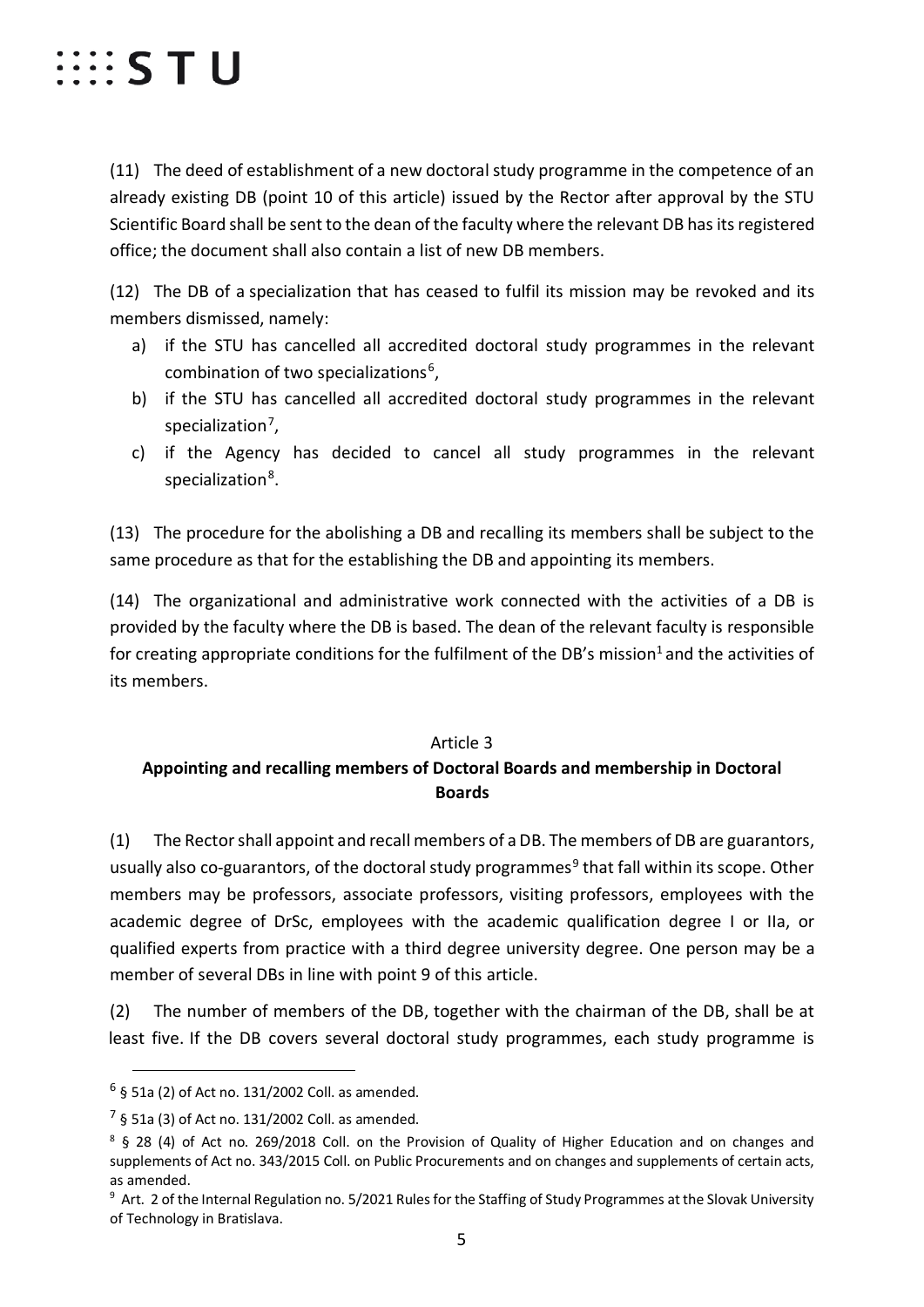

represented in the DB by a maximum of four members. If an external educational institution takes part in providing a doctoral study programme (study programmes), it shall be represented in the DB by at least one member.

(3) The dean of the faculty shall also submit, together with the application pursuant to Art. 2 (6) and (10) of this Directive or in (8) of this article, proposals for appointment as members of a DB. If an external educational institution takes part in providing a doctoral study programme, the dean shall forward to the Rector proposals for appointment as members of the DB from persons who are employed by the external educational institution for a determined weekly working time.

(4) A proposal for appointing a member of a DB according to point 3 of this article must contain the academic and pedagogical characteristics (APC) of the proposed member. A sample of a proposal for the appointment of a member of a DB forms Annex no. 3 of this Directive.

(5) After approval of a proposal for appointing a member of a DB in the Scientific Board of the STU, the Rector shall appoint the member (members) of the DB, at most for the period of establishment of the DB according to Art. 2 (7) of this Directive.

(6) If a member of a DB is in the position of a visiting professor, his/her membership in the DB may be for a maximum period of his term of office as a visiting professor.

- (7) Membership in a DB shall end:
	- a) with expiry of the period for which the member of the DB was appointed pursuant to point 5 or 6 of this Article,
	- b) with cancellation of the study programme to which the member of the DB was appointed,
	- c) by cancellation of membership in the DB on the basis of a request of a DB member delivered to the Rector, on the day of his/her dismissal from the position as a DB member, without prior approval in the STU Scientific Board,
	- d) by cancellation of membership in the DB on the proposal of the dean delivered to the Rector, on the day of removal of the member from a position as member of the DB, after approval of the proposal in the Scientific Board of the STU,
	- e) with the death of the member of a DB.

(8) The Rector, after approval of the Scientific Board of the university, shall name a new member of the DB and do so for at most the period of establishing the DB according to Art. 2 (7) of this Directive in order to fill a free place after the termination of membership in the DB according to (7) (c) through (e) of this article. The dean will send the Rector a request to add members of the DB together with a proposal for the appointing a member of the DB to a vacant position. A sample of an application for adding members to a DB forms Annex no. 4 of this Directive.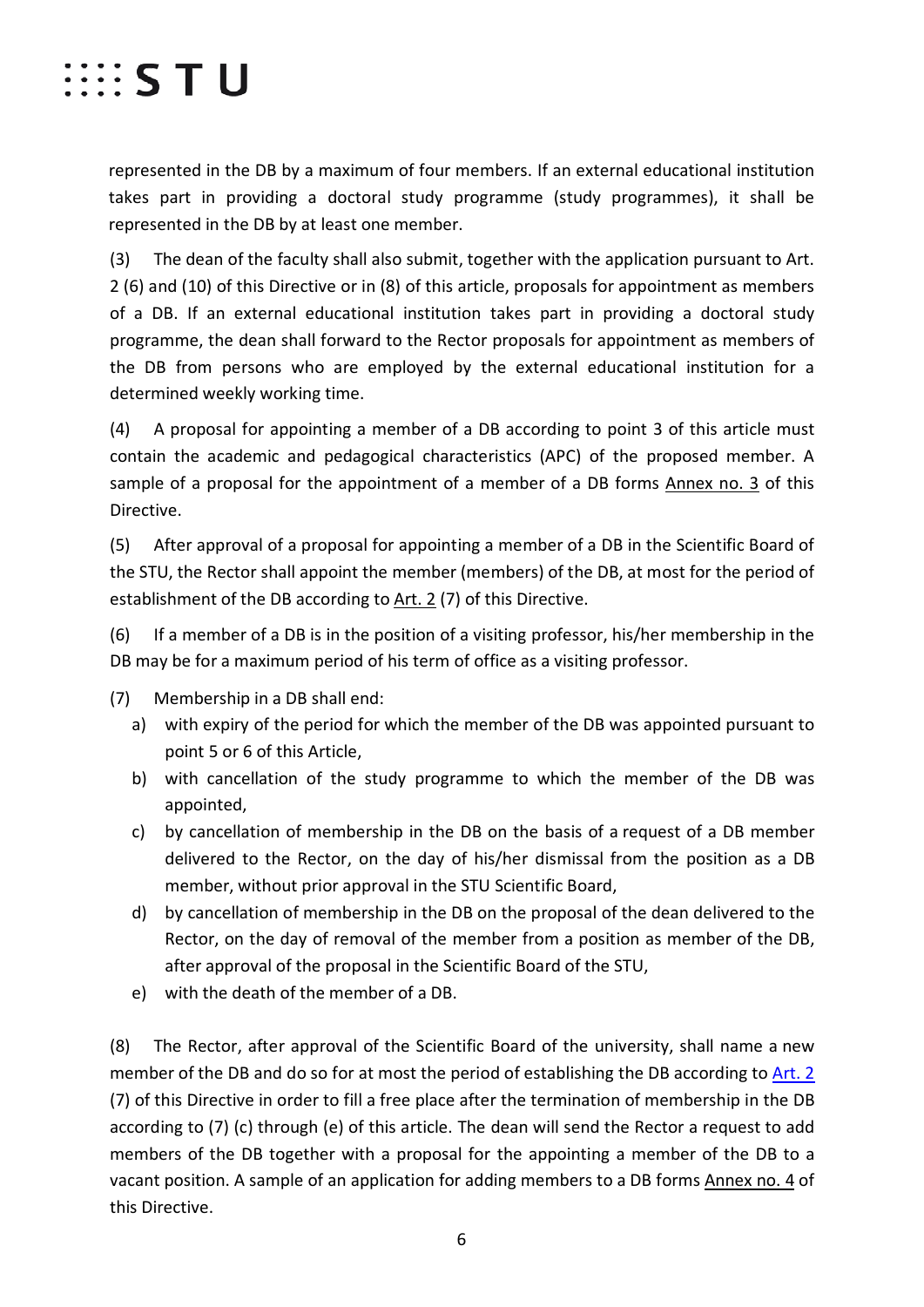# $\cdots$  S T U

(9) A member of a DB for a specialization established pursuant to Art. 2 (1) of this Directive may at the same time be a member of the DB in combination of the relevant specialization with another specialization.

## Article 4 **Inaugural session of a Doctoral Board and election of a DB chairman**

(1) The dean of the faculty where the DB is based, no later than one month after the delivery of the document on the establishment of the DB and the appointment decrees of the DB members, shall convene an inaugural session of the DB.

(2) If a DB is established for two or more doctoral study programmes provided at different faculties of the STU (Article 2 (9) of this Directive), the Rector or a person authorized by the Rector (usually a vice-rector) shall call an inaugural session of the DB, at which the DB members elect a DB chairman, no later than one month after establishing the DB. The registered office of such a DB is usually at the faculty that employs the chairman of the DB for the established weekly working hours, if the deans of the relevant faculties do not agree otherwise.

(3) At the inaugural session of the DB according to points 1 and 2 of this article, the dean of the faculty, the Rector, or a person authorized by the Rector shall hand over the appointment decrees to the DB members and take part in the election of the DB chairman by DB members.

(4) A DB member is lawfully elected as the chairman of the DB if he/she obtains an absolute majority of votes of all members of the relevant DB. After announcing the name of the elected DB chairman, the Rector shall appoint the chairman of the DB and invite him/her to initiate the activities of the DB.

(5) The chairman of a DB is appointed for a maximum of 6 years or the maximum period of membership in the DB pursuant to Art. 3 (5) or (6) of this Directive. Within one month from the day on which the period for which the chairman of the DB is appointed has elapsed, the Rector shall convene a meeting of the DB and will take part in the election of the new DB chairman. The chairman of the DB whose period of office has expired shall remain a member of the relevant DB and his/her membership ends in accordance with Art. 3 (7) of this Directive.

(6) The Rector is authorized to recall the chairman of the DB on the basis of a reasoned request of the dean, or deans of the relevant faculties, if this involves a DB operating for doctoral study programmes carried out at several faculties according to Art. 2 (4) of this Directive. A recalled DB chairman shall remain a member of the relevant DB and his/her membership shall expire in accordance with Art. 3 (7) of this Directive. Subsequently, the dean of the faculty where the relevant DB has its registered office or the Rector shall convene a meeting of the DB within one month from the day of the recall of the DB chairman and shall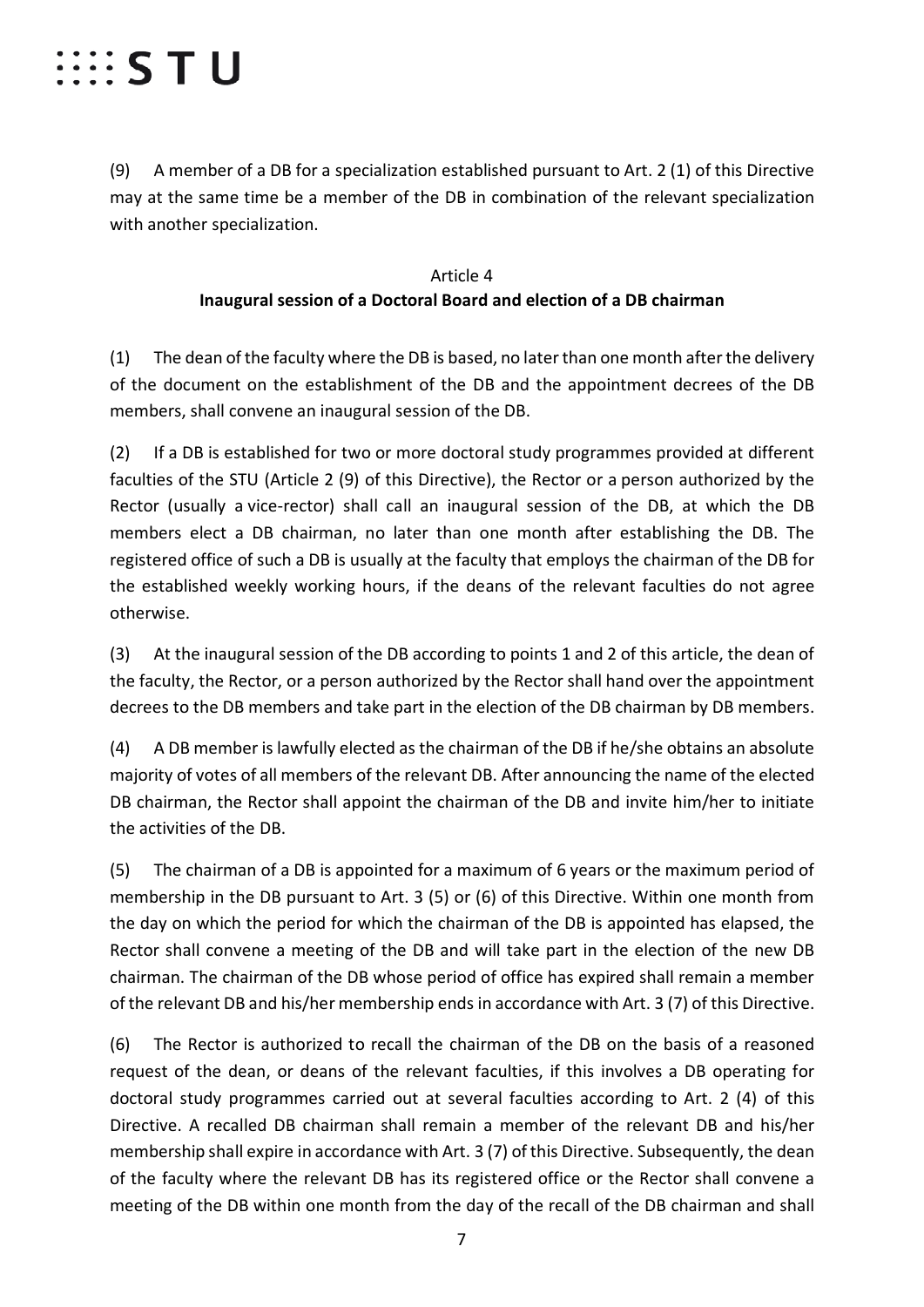

take part in the election of a new DB chairman from among the DB members. The Rector shall appoint a new chairman of the DB in accordance with point 4 of this article.

# PART THREE **ACTIVITIES OF DOCTORAL BOARDS**

# Article 5 **General provisions**

(1) The activities of a DB are determined by law. Through its activities and operations, a DB creates the prerequisites for quality assurance in carrying out doctoral study programmes falling within its scope. The scope of a DB established in accordance with Art. 2 of this Directive includes all accredited doctoral study programmes provided in the relevant specialization, or in the combination of two relevant specializations.

(2) With its activities and operations, a DB ensures the quality and international level of dissertation topics and sees to the quality and international level of scholarly or artistic creative activity of guarantors and supervisors. It ensures that the education of doctoral candidates is carried out in line with the Code of Ethics for STU employees and the Code of Ethics for STU students<sup>10</sup>.

(3) The DB for a specialization oversees the quality of the content of students' individual study plans (hereinafter "ISP") and monitors and evaluates studies in the course of preparation, implementation and proper completion of each individual study plan of a doctoral candidate (hereinafter "doctoral candidate") $^{11}$ .

(4) Additional details regarding the activities of a DB during the implementation of study programmes, in the preparation and course of the dissertation examination and the preparation of a defence and the defence of the dissertation of each doctoral candidate which are not specified in this directive are specified in the STU Study Regulations.

(5) The chairman of a DB may establish working groups to ensure administrative activities related to the work of the DB. The composition and scope of the activities of the working group will be determined by the chairman of the DB upon its establishment. A working group may only be composed of members of the relevant DB and usually covers one study programme within the DB.

## Article 6

<span id="page-7-0"></span><sup>&</sup>lt;sup>10</sup> Art. 3 through 5 of Internal provision no. 9/2021 Internal System of Quality Assurance of Doctoral Studies and the Slovak University of Technology in Bratislava.

<span id="page-7-1"></span> $11$  Art. 29 (9) of the STU Study Regulations.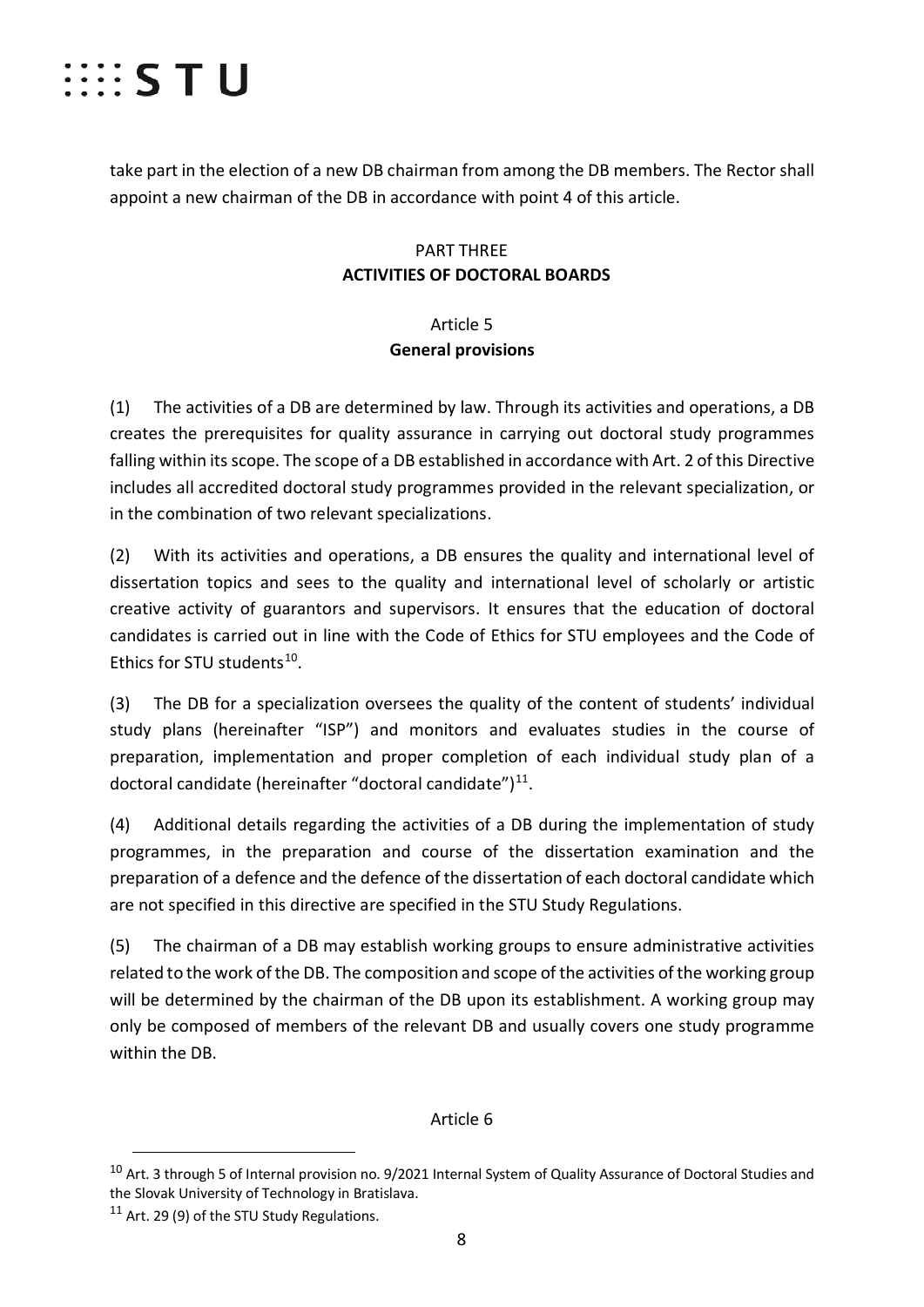# $\cdots$  S T U

## **Activities of Doctoral Boards during preparation of studies**

(1) Before the start of the admission procedure for doctoral studies, the university or faculty lists the topics of dissertations that can be applied for as part of the admission procedure<sup>[12](#page-8-0)</sup>. A supervisor is designated for each of the listed topics, who with his/her expertise, scholarly erudition and scientific and artistic creative activity guarantees the quality and international level of the dissertation topic $^{13}$ .

(2) The supervisor submits the topics of dissertations through the Academic Information System (hereinafter referred to as the "AIS") in both Slovak and English. The supervisor enters the proposed topics of the dissertations with their short annotations (maximum 200 words) at least 10 weeks prior to the last day intended for the submitting of applications for enrolment in doctoral study programmes. For the purpose of ensuring the quality implementation of a doctoral candidate's ISP, together with the proposal of the topic, the supervisor can ensure the involvement of the doctoral candidate in international activities, ensure the support of the topic by other means and that the results of his/her scholarly or artistic creative activity meet STU standards $^{14}$  $^{14}$  $^{14}$ .

(3) The chairman of a DB, on the basis of a statement of the DB, shall decide whether to recommend the proposed dissertation topic to the dean, taking into account the topicality of the topic, the specialization and the level of current pedagogical, academic and artistic creative activity of the supervisor.

(4) The chairman of a DB, together with the proposed dissertation topics, will forward to the dean the thematic areas of the entrance exam and the proposed criteria for assessing the basic skills and prerequisites of applicants for successful completion of the study<sup>15</sup>. No later than 10 days before the date of the entrance examination, the chairman of the DB will send to the dean a proposal of at least a three-member examination board on the published topic of the dissertation.

(5) The supervisor shall compile and submit for approvalthe ISP of a doctoral candidate to the DB<sup>16</sup>. The DB will comment on the doctoral candidate's ISP no later than 3 weeks after it has been submitted by the supervisor. In case of non-approval of the doctoral candidate's ISP,

<span id="page-8-0"></span> $12 \S 54 (5)$  of the Act.

<span id="page-8-1"></span><sup>13§ 54 (4)</sup> of the Act, Art. 5 of Internal provision no. 9/2021 Internal System of Quality Assurance of Doctoral Studies and the Slovak University of Technology in Bratislava.

<span id="page-8-2"></span><sup>14</sup> Art. 5 (4) of Internal provision no. 9/2021 Internal System of Quality Assurance of Doctoral Studies and the Slovak University of Technology in Bratislava.

<span id="page-8-3"></span><sup>&</sup>lt;sup>15</sup> Art. 7 of Internal provision no. 9/2021 Internal System of Quality Assurance of Doctoral Studies and the Slovak University of Technology in Bratislava.

<span id="page-8-4"></span> $16 \S 54 (8)$  of the Act.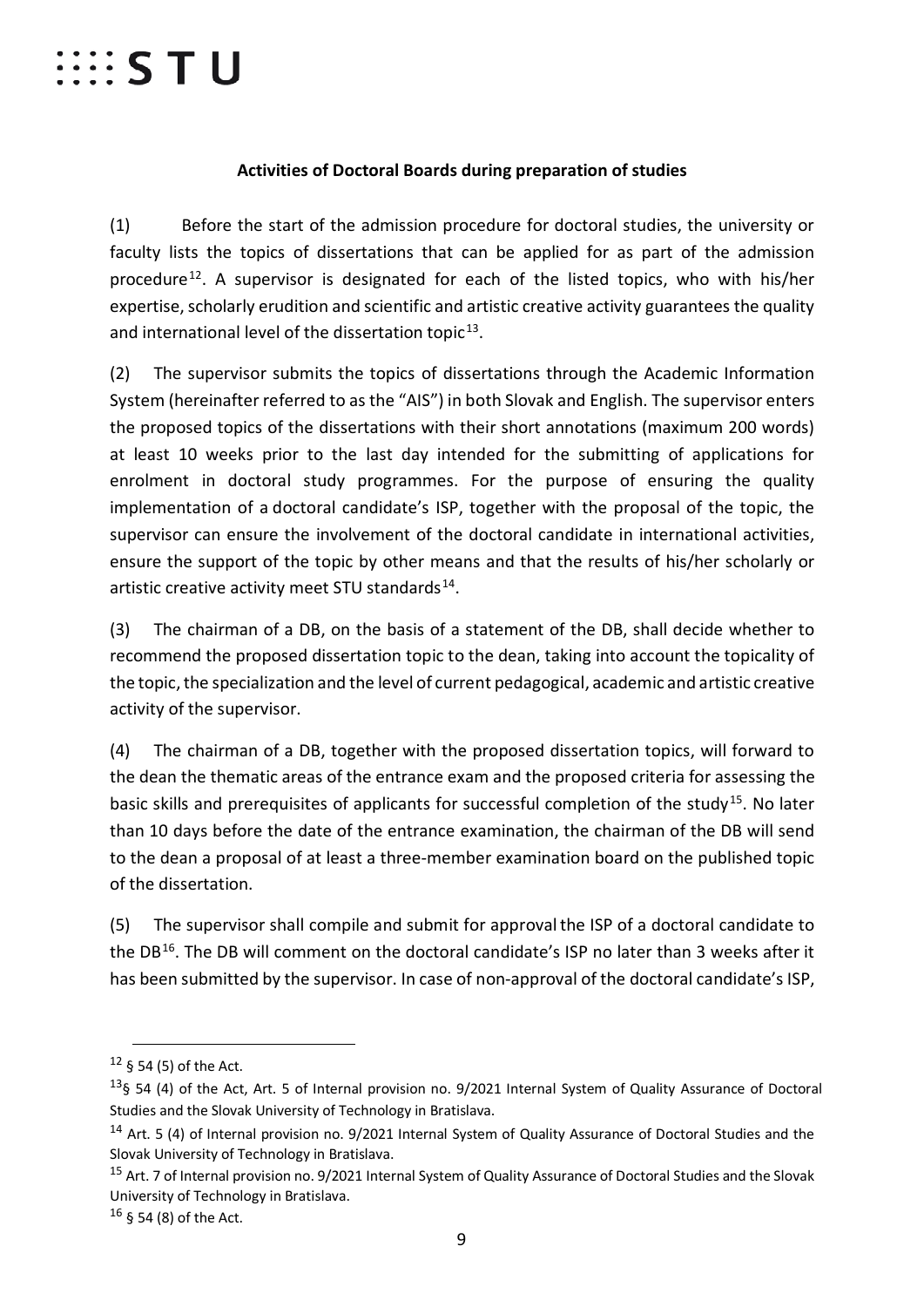

the DB will provide comments and the supervisor will immediately take a stance on the DB's comments.

## Article 7 **Activities of Doctoral Boards in the course of studies**

(1) A DB shall at least once a year (usually two months after the beginning of the academic year) assess the admission procedure, the course of doctoral candidates' studies and the level of quality assurance of the implementation of study programmes that fall within the scope of the relevant DB.

(2) During the provision of study, the subject of the assessment in particular isthe fulfilment of the content of the doctoral candidate's ISP and the observing of the study schedule. The assessment is performed by the supervisor and submitted through the guarantor of the study programme to a meeting of the DB.

(3) The guarantor of the study programme submits information on doctoral candidates enrolled in the relevant doctoral study programme to the chairman of the DB no later than one month from the beginning of the academic year. The information shall be submitted in electronic form. In the scope of submitted information, he/she presents and assesses the evaluations of a doctoral candidate's ISP by supervisors, the level of their fulfilment and, if necessary, in cooperation with the Study Programme Board, proposes measures for raising the quality of study.

(4) When assessing the course of study, the study part and the scholarly part of the study are evaluated independently, focusing especially on the course of dissertation examinations, preparation and course of dissertation defences, the publication outputs achieved, responses to them and the international activities of doctoral candidates.

(5) The DB discusses the information provided by the guarantors of individual study programmes. It evaluates the level of fulfilment of the content of ISP of the doctoral candidates and the quality of the implementation of study programmes. In the scope of its evaluation, it proposes measures for removing the insufficienciesidentified and increasing the quality of providing study programmes in line with a special internal regulation governing continuous monitoring, periodic assessment and periodic approval of study programmes, habilitation and inauguration proceedings and creative activity. Where justified, the DB approves the proposal of the guarantor of the study programme to complete the study, or the expulsion of a doctoral candidate from the study.

(6) The chairman of the DB submits the assessment to the dean in electronic form. In the event that the DB is established for two or more doctoral study programmes provided at different STU faculties (Article 2 (9) of this Directive), the chairman of the DB submits the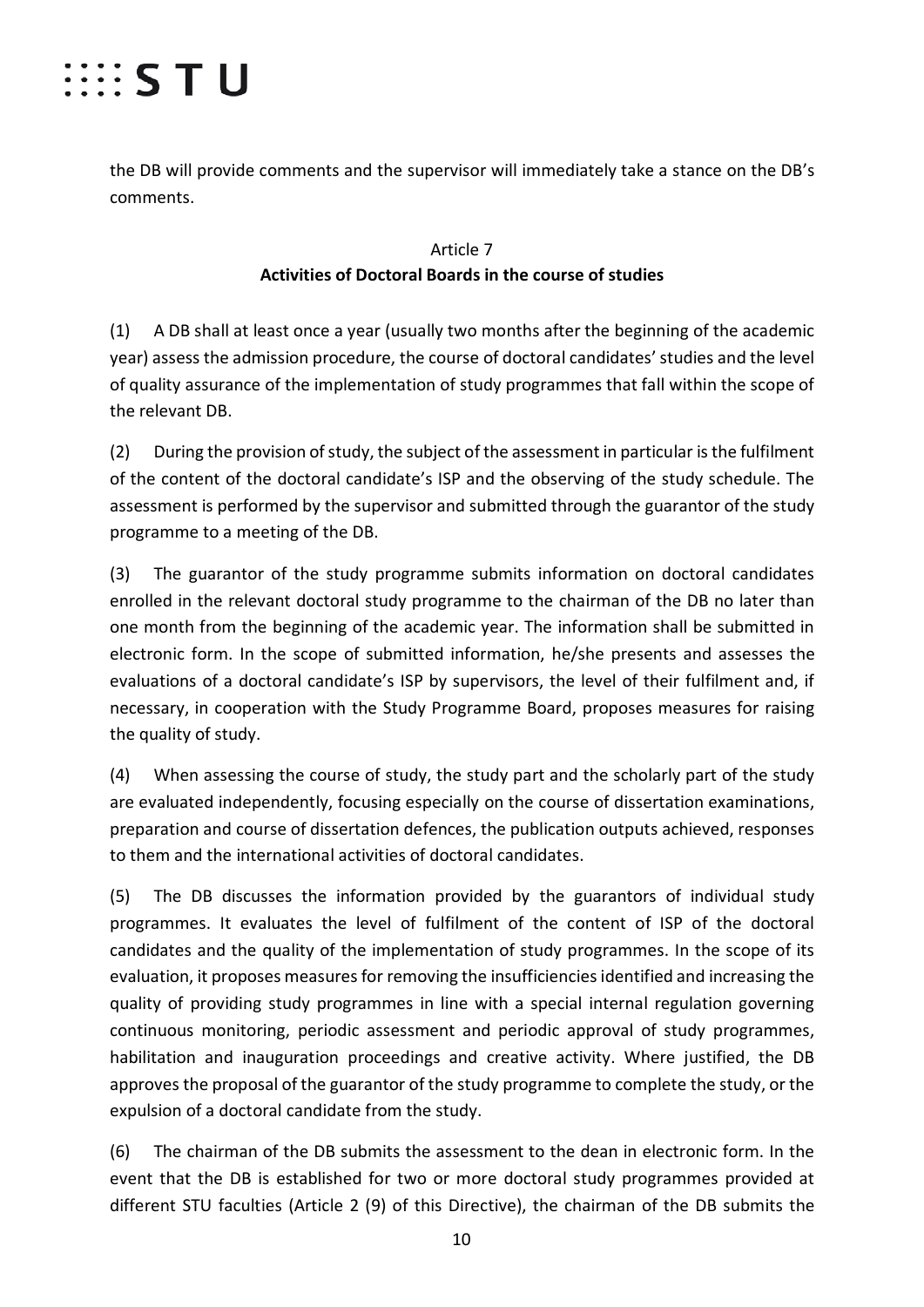assessment to the deans of all affected faculties. The quality of implementation of the doctoral study is assessed by the Scientific Board of the STU or the Scientific Board of the Faculty once a year, usually as part of a report on the evaluation of the level of educational activity of the university or faculty.

(7) Periodic assessment of the quality of doctoral study programmes provided and an evaluation of their compliance with the standards for study programmes shall be performed by the ISQ Council in a period corresponding to their standard length of study <sup>17</sup>.

## Article 8 **Activities of Doctoral Boards during preparation of a dissertation defence and the dissertation defence itself**

(1) A condition for the proper completion of the doctoral study programme is the passing of a dissertation examination and the defence of the dissertation<sup>[18](#page-10-1)</sup>. The role of the DB in the preparation of the defence and the defence of the dissertation itself, if the doctoral candidate has met the requirements<sup>[19](#page-10-2)</sup>, is as follows:

- a) the chairman of the DB, on the basis of the appointment of opponents by the guarantor of the relevant doctoral study programme, after approval by members of the DB, sends the proposal of at least two dissertation opponents to the dean within 2 weeks of receiving the doctoral candidate's file<sup>[20](#page-10-3)</sup>; after the appointing of opponents by the dean, [21](#page-10-4) the chairman of the DB submits to the administrative unit of the workplace where the doctoral candidate is enrolled the directory of institutions for sending the abstract in written or electronic form,
- b) the chairman and members of the examination commission for the defence of the dissertation are proposed by the DB chairman to the dean $^{22}$  $^{22}$  $^{22}$ .

(2) The dissertation defence procedure is regulated by Article 42 of the STU Study Regulations.

## PART FOUR

## **ORGANIZATION AND DISCUSSION REGULATIONS OF DOCTORAL BOARDS**

<span id="page-10-0"></span> <sup>17</sup> Art. 11 (5) of Standards for Study Programmes. Slovak Accreditation Agency for Higher Education. Art. 12 of Internal provision no. 6/2021 Council for the Internal System of Quality Assurance at the Slovak University of Technology in Bratislava.

<span id="page-10-1"></span> $18 \S 54 (3)$  of the Act.

<span id="page-10-2"></span><sup>&</sup>lt;sup>19</sup> Art. 39 and 40 of the STU Study Regulations.

<span id="page-10-3"></span><sup>&</sup>lt;sup>20</sup> Art. 41 (5) of the STU Study Regulations.

<span id="page-10-4"></span> $21$  Art. 41 (8) of the STU Study Regulations.

<span id="page-10-5"></span> $22$  Art. 41 (12) of the STU Study Regulations.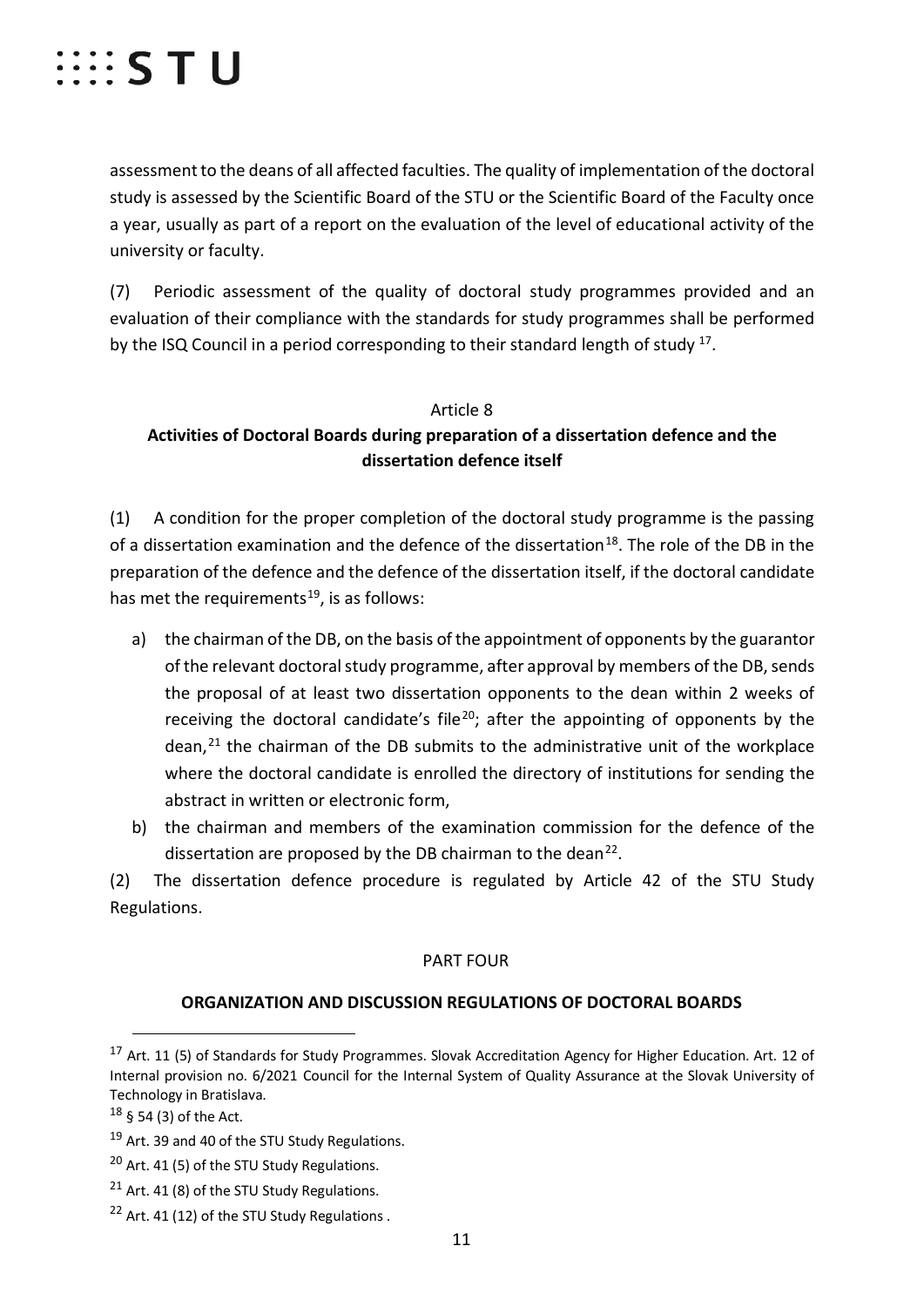

# Article 10 **Competencies of a Doctoral Board Chairman**

The chairman of a DB in particular:

- a) represents the DB externally,
- b) manages and coordinates the activities of the DB,
- c) convenes, sets the agenda and conducts meetings of the DB.

# Article 11 **Rights and duties of members of Doctoral Boards**

(1) DB members have the right to be informed and to comment on the performance of each doctoral candidate's ISP.

(2) DB members are obligated to take part in the work and meetings of the DB. A DB member cannot be represented by another person.

(3) DB members may be appointed to the examination boards for an entrance examination<sup>[23](#page-11-0)</sup>, examination boards for the performance of a dissertation examination<sup>[24](#page-11-1)</sup> and examination boards for the defence of a dissertation<sup>[25](#page-11-2)</sup>.

(4) Any DB member may ask the Rector to cancel his/her membership in the DB; details are presented in Art. 3 (7) (b) of this Directive.

## Article 13 **Meetings of Doctoral Boards**

(1) A DB meeting shall be convened in writing or electronically by the DB chairman at least 14 calendar days before the date of the DB meeting. The DB meeting shall be chaired by the DB chairman or a DB member authorized by the chairman. The meeting of a DB may take place by video conference or other means of information and communication technology without the physical presence of its members.

<span id="page-11-0"></span><sup>&</sup>lt;sup>23</sup> Art. 8 (3) of Internal provision no. 5/2013 Rules and Conditions for Acceptance to Study at Study Programmes of the First, Second and Third Degree at the Slovak University of Technology in Bratislava in the wording of Annex 1.

<span id="page-11-1"></span><sup>&</sup>lt;sup>24</sup> Art. 36 (6) of the STU Study Regulations.

<span id="page-11-2"></span><sup>&</sup>lt;sup>25</sup> Art. 43 of the STU Study Regulations.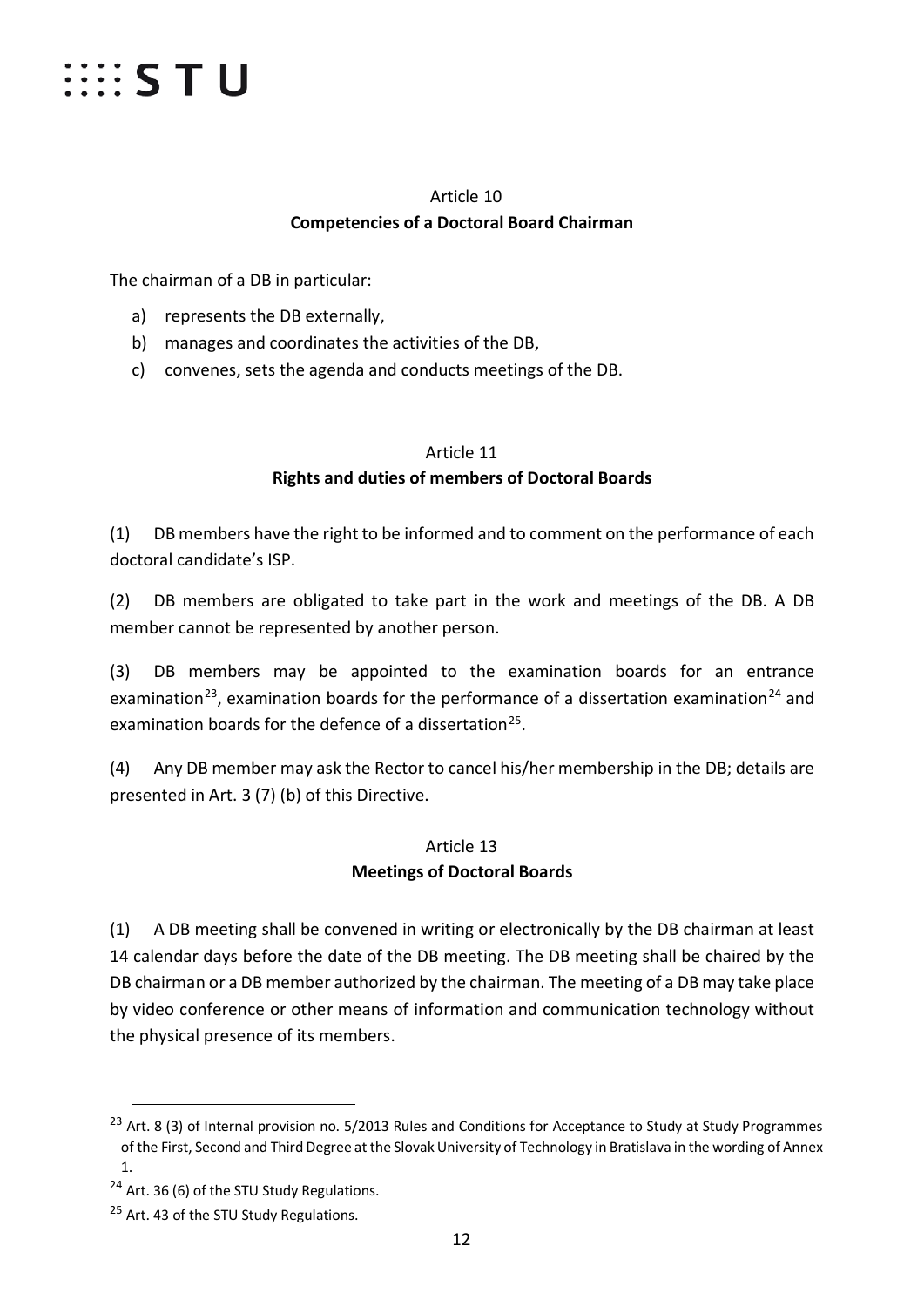# $\cdots$  STU

(2) A DB is quorum if at least 2/3 of its members are present.

(3) Proposals of members and resolutions of a DB are adopted by public vote. In individual cases a DB may decide on a secret ballot.

(4) Proposals and resolutions are adopted if an absolute majority of the present members of the DB vote for them. In the event of a tie, the vote of the DB chairman shall be decisive.

(5) The chairman of the DB is obligated to ensure the preparation of minutes of each meeting of the DB, which is then delivered to all members of the DB in electronic form. The minutes from the DB's meetings are archived for 10 years at the DB's registered office in line with the internal regulations of the STU $^{26}$ .

(6) In justified cases, postal voting (*per rollam* voting) may be organized within the activities of the DB.

(7) The proceedings of the DB shall not be public.

## Article 13 **TRANSITIONAL AND FINAL PROVISIONS**

(1) Lists of accredited doctoral study programmes and the validity of accreditations, lists of DBs and the period for which the relevant DBs have been established, lists of DB members and periods for which DB members have been appointed are published at the university and regularly updated via the AIS.

(2) Doctoral Boards established according to regulations effective until 31 August 2021 shall remain valid until the establishment of Doctoral Boards in line with this Directive. This shall not apply if the Rector cancels a DB according to Art. 2 (12) of this Directive or if membership under this Directive expires for an individual member of the DB.

(3) If some of the facts pursuant to Art. 2 (6) of this Directive occur before this Directive acquires force, the period according to Art. 2 (6) of this Directive shall be preserved.

(4) The following Annexes are an inseparable part of this Directive:

- a) Annex number 1: Application for the establishment of a Doctoral Board for a specialization of a doctoral study programme.
- b) Annex number 2: Application for inclusion of a new doctoral study programme to an already established Doctoral Board and the addition of members of the Doctoral Board of the specialization of the doctoral study programme.

<span id="page-12-0"></span><sup>&</sup>lt;sup>26</sup> Rector's Directive no. 6/2016-SR Registry order of the STU.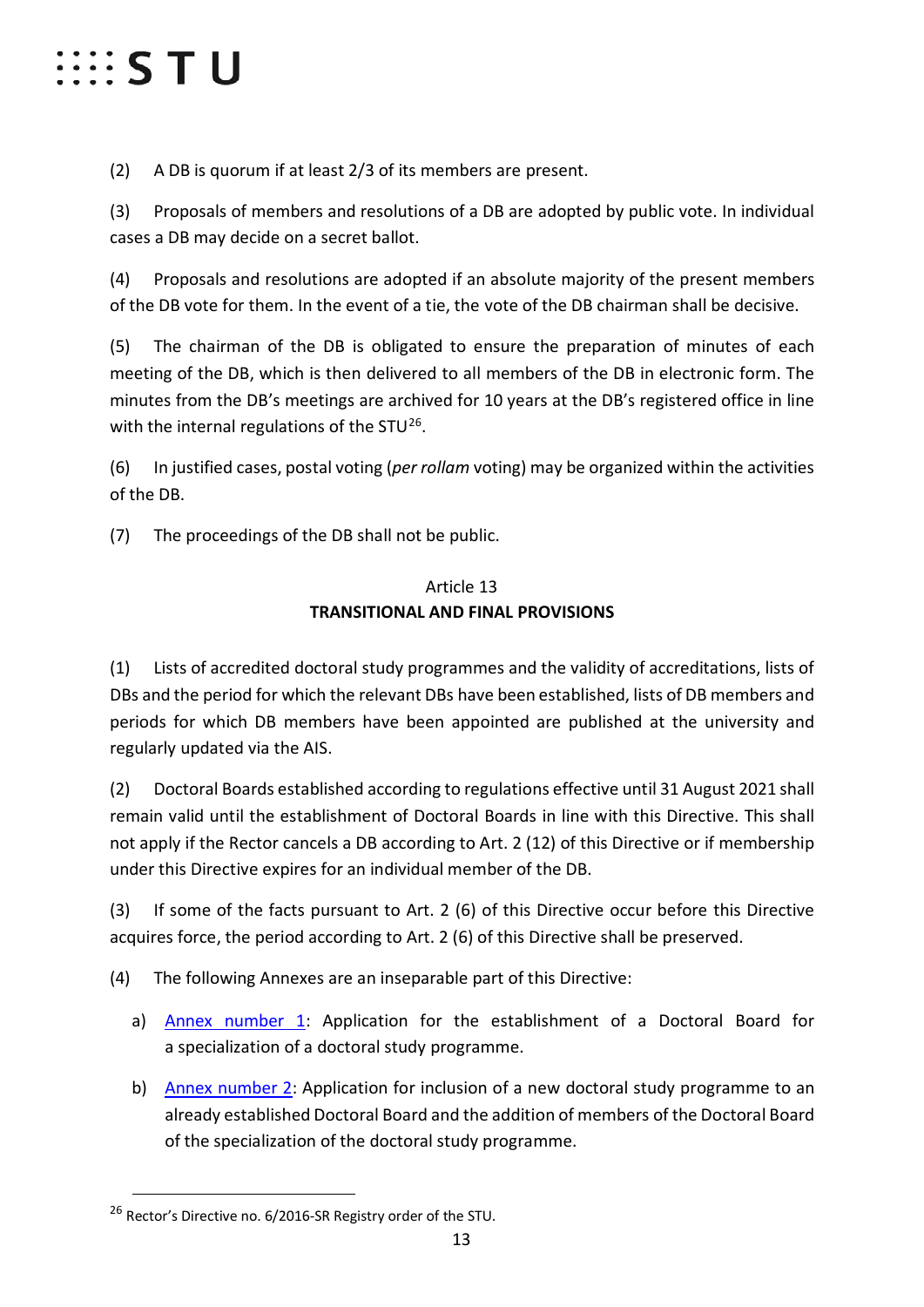

- c) Annex number 3: Proposal for appointing a member of the Doctoral Board in the specialization of the doctoral study programme.
- d) Annex number 4: Application for the addition of members of the Doctoral Board in the specialization of the doctoral study programme.

(5) Any changes and supplements to this Directive are possible only on the basis of numbered amendments to the Directive signed by the Rector.

(6) Rector's Directive no. 2/2014-SR Doctoral Boards of Doctoral Study Programmes at the Slovak University of Technology in Bratislava, as amended by Appendices no. 1 and 2.

(7) This Directive shall acquire validity on the day of its issue and shall enter into force on 1 September 2021.

> Dr. h. c., prof. h. c., prof. Dr. Ing. Oliver Moravčík<sup>[27](#page-13-0)</sup> entrusted with the function of the Rector

<span id="page-13-0"></span><sup>&</sup>lt;sup>27</sup> this document is signed electronically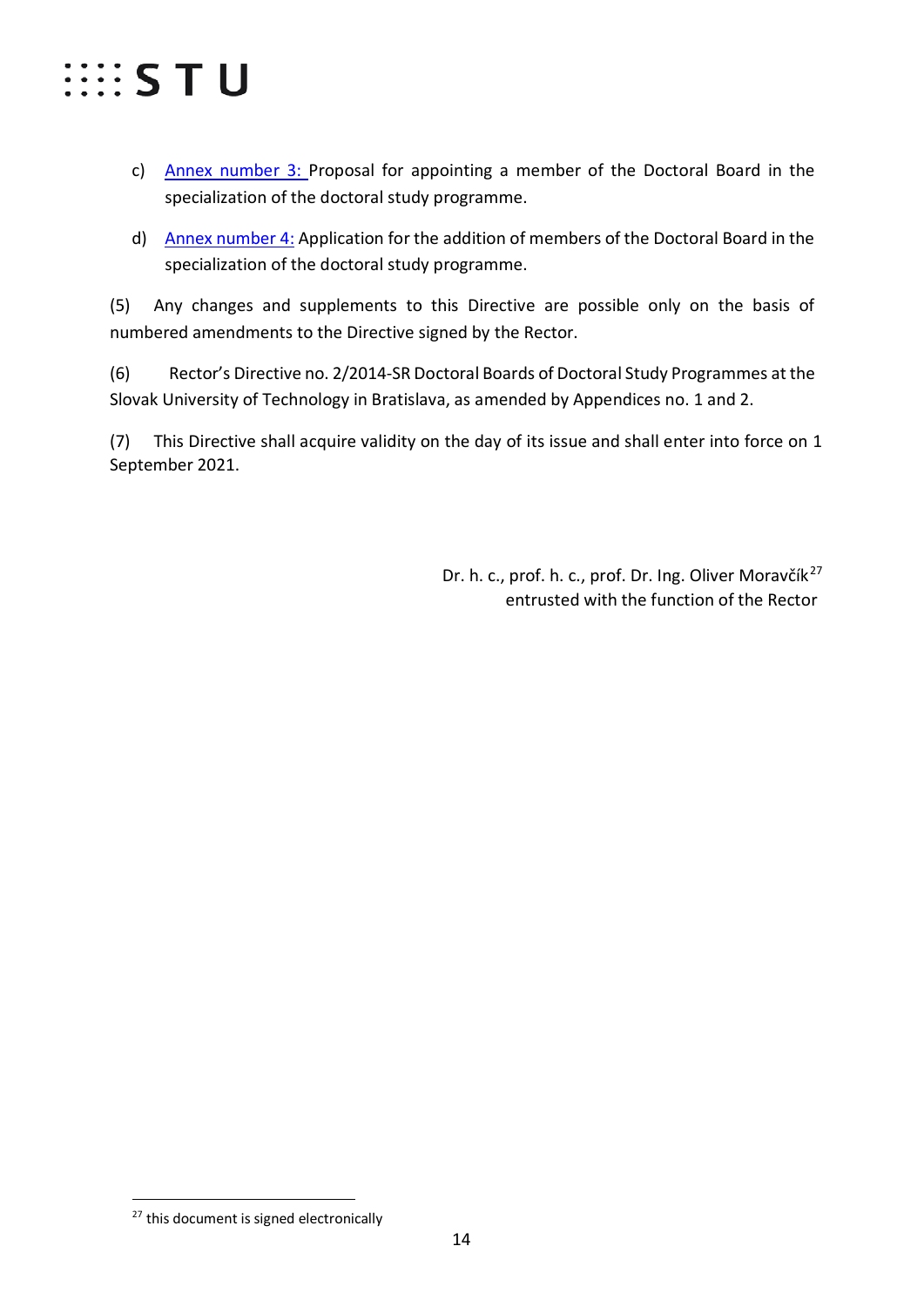

#### **Annex 1**

to Rector's Directive Rector's Directive No. 5/2021- Doctoral Boards for Doctoral Study Programmes at the Slovak University of Technology in Bratislava

# **Slovak University of Technology in Bratislava (hereinafter referred to as "STU")**

*(name of the University part)*

### **Request for establishment of a**

### **doctoral board in a doctoral study programme specialization**

In accordance with Article 2 (5) of Rector's Directive No. 5/2021- Doctoral Boards for Doctoral Study Programmes at the STU (hereinafter referred to as the "Directive"), **I request establishment of a doctoral board in the specialization** 

| Iname | the | specialization/combination | two |
|-------|-----|----------------------------|-----|
|       |     |                            |     |

*............................................................................................................................................*

for the accreditation period of the doctoral study programmes which will be in the competence of the particular doctoral board, in any case until a new doctoral board is established in relation to the next assessment of the STU's internal quality system made by the Agency [Article 2(7) of the Directive].

Doctoral study programmes provided in the particular specialization which will be in the competence of the doctoral board:

1. *(doctoral study programme name and ID, form of study, standard length of study, language)*...........................................................................................................................

The following external educational institution will participate in provision of the doctoral study programme: *(institution name)*/No external educational institution will participate in provision

of the doctoral study programme. $1$ 

2. *(doctoral study programme name and ID, form of study, standard length of study, language)*...........................................................................................................................

The following external educational institution will participate in provision of the doctoral study programme: *(institution name)*/No external educational institution will participate in provision

of the doctoral study programme. $1$ 

3. *(doctoral study programme name and ID, form of study, standard length of study, language)*...........................................................................................................................

<span id="page-14-0"></span><sup>&</sup>lt;sup>1</sup> Select one of the options as appropriate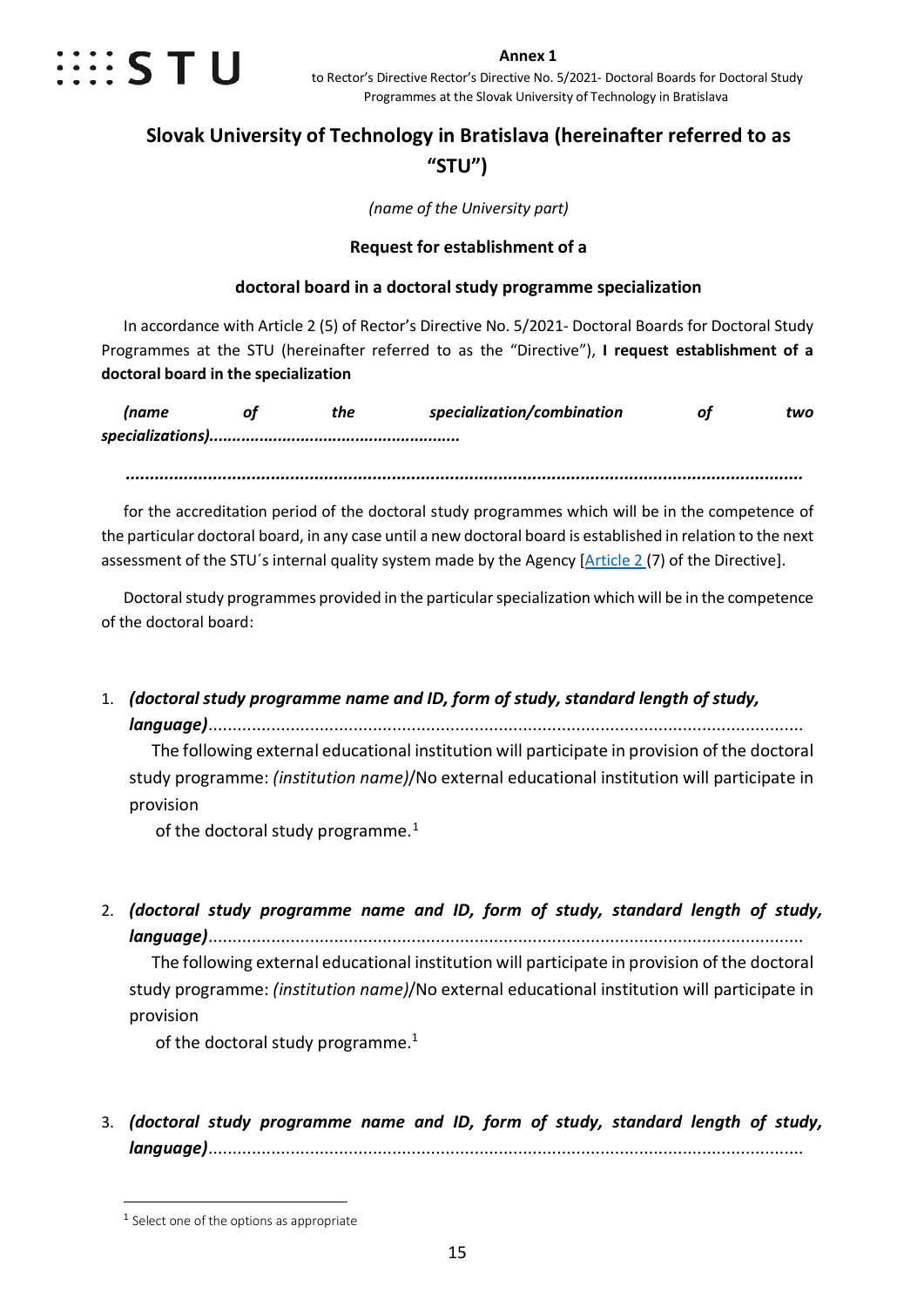

The following external educational institution will participate in provision of the doctoral study programme: *(institution name)*/No external educational institution will participate in provision

of the doctoral study programme.<sup>1</sup>

4. *(doctoral study programme name and ID, form of study, standard length of study, language)*........................................................................................................................... The following external educational institution will participate in provision of the doctoral study programme: *(institution name)* /No external educational institution will participate in provision

of the doctoral study programme.<sup>1</sup>

Date.............................................. ..........................................................

signature of the dean of the faculty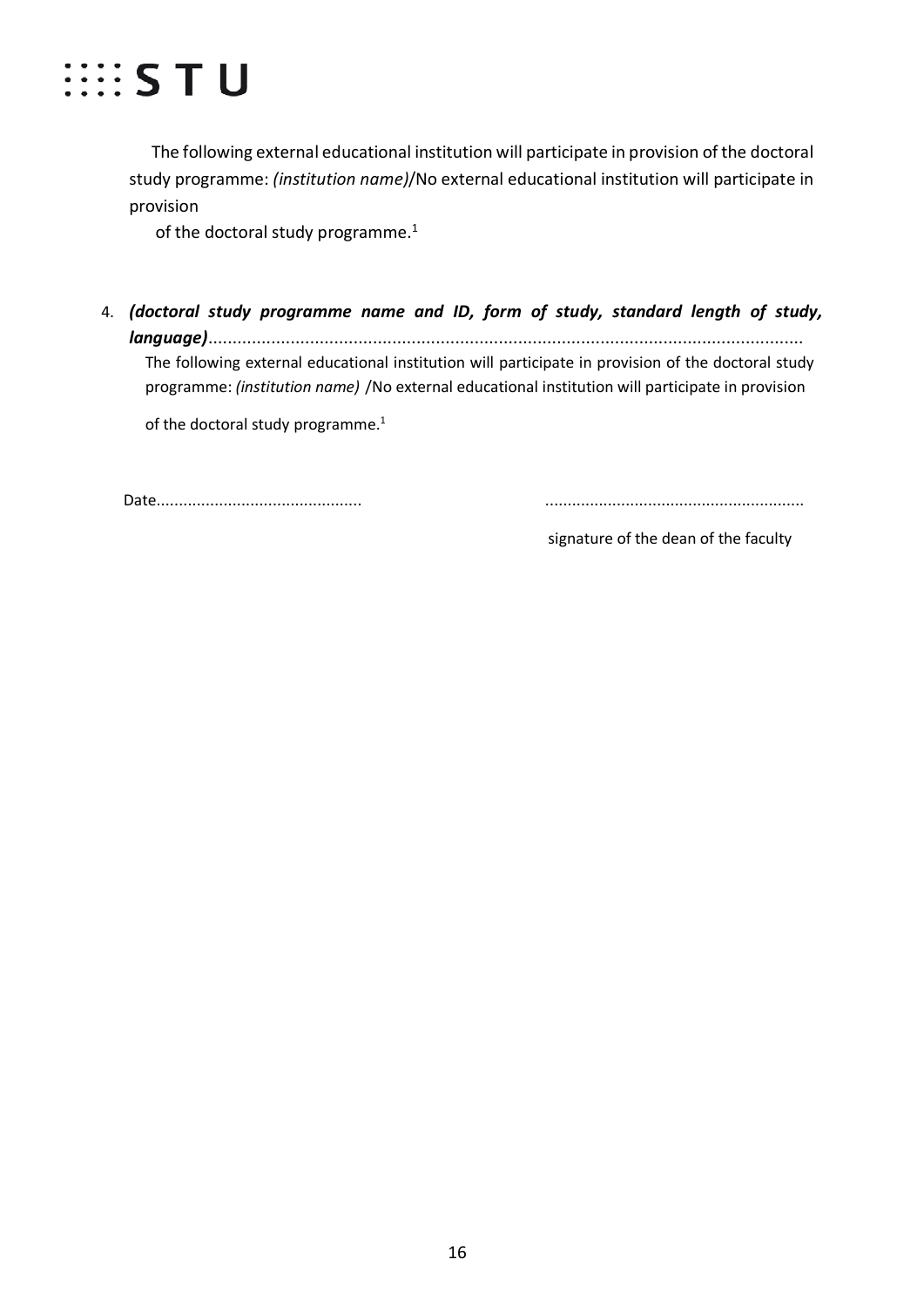# $\cdots$  STU

# **Slovak University of Technology in Bratislava**

*(name of the University part)*

## **List of persons proposed to be appointed as members of the doctoral board**

in the specialization/combination of two specializations:

*(name of the specialization/combination of two specializations)* ...................................................

*............................................................................................................................................*

for the following doctoral study programmes<sup>[1](#page-16-1)</sup>:

- 1. *(doctoral study programme name and ID)*...................................................................
- 2. *(doctoral study programme name and ID)*...................................................................

Persons proposed to be appointed as members of the doctoral board:

<span id="page-16-0"></span>for the specialization<sup>[2](#page-16-2)</sup>:

| No. | Title, name, surname | Workplace |
|-----|----------------------|-----------|
| 1.  |                      |           |
| 2.  |                      |           |
| 3.  |                      |           |
| 4.  |                      |           |
| 5.  |                      |           |
| 6.  |                      |           |
| 7.  |                      |           |
| 8.  |                      |           |
| 9.  |                      |           |

for the specializatio[n:](#page-16-0)

 $\overline{a}$ 

| No.      | Title, name, surname | Workplace |
|----------|----------------------|-----------|
|          |                      |           |
| <u>.</u> |                      |           |
| っ        |                      |           |
|          |                      |           |
|          |                      |           |

 $1$  State the study programmes which will be in the competence of the particular doctoral board

<span id="page-16-2"></span><span id="page-16-1"></span><sup>&</sup>lt;sup>2</sup> In the case of a combination of two specializations please state the proposed members for individual specializations separately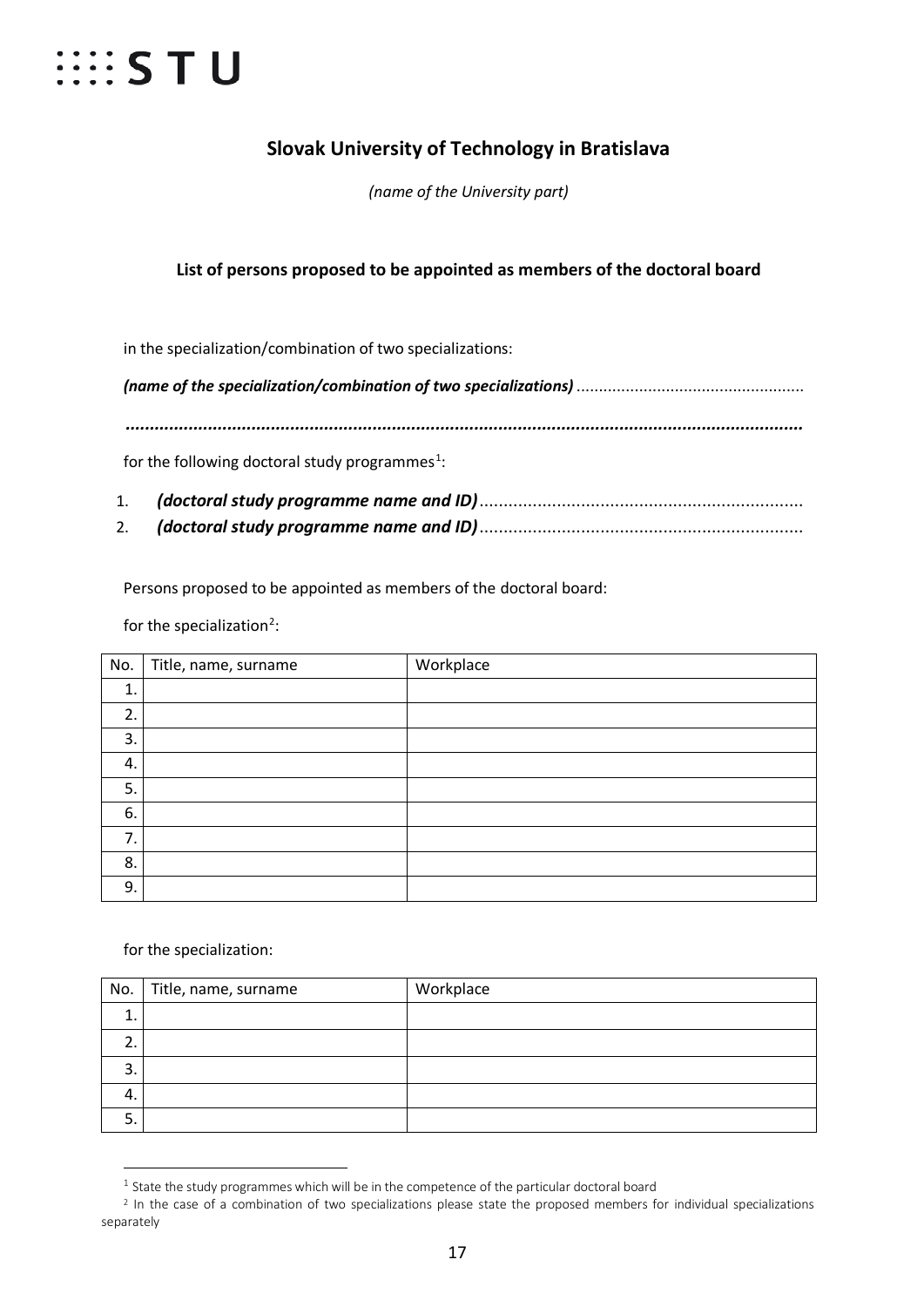# **SISTU**

| .u |  |
|----|--|
|    |  |
| J. |  |
| ້  |  |

Date.............................................. .............................................................

signature of the dean of the faculty

Approved by the STU Scientific Board on<sup>[3](#page-17-0)</sup>:

………………………………………………………………….

signature of the Chairman of the STU Scientific Board

 $\overline{a}$ 

<span id="page-17-0"></span><sup>&</sup>lt;sup>3</sup> To be filled in and signed after it has been approved by the STU Scientific Board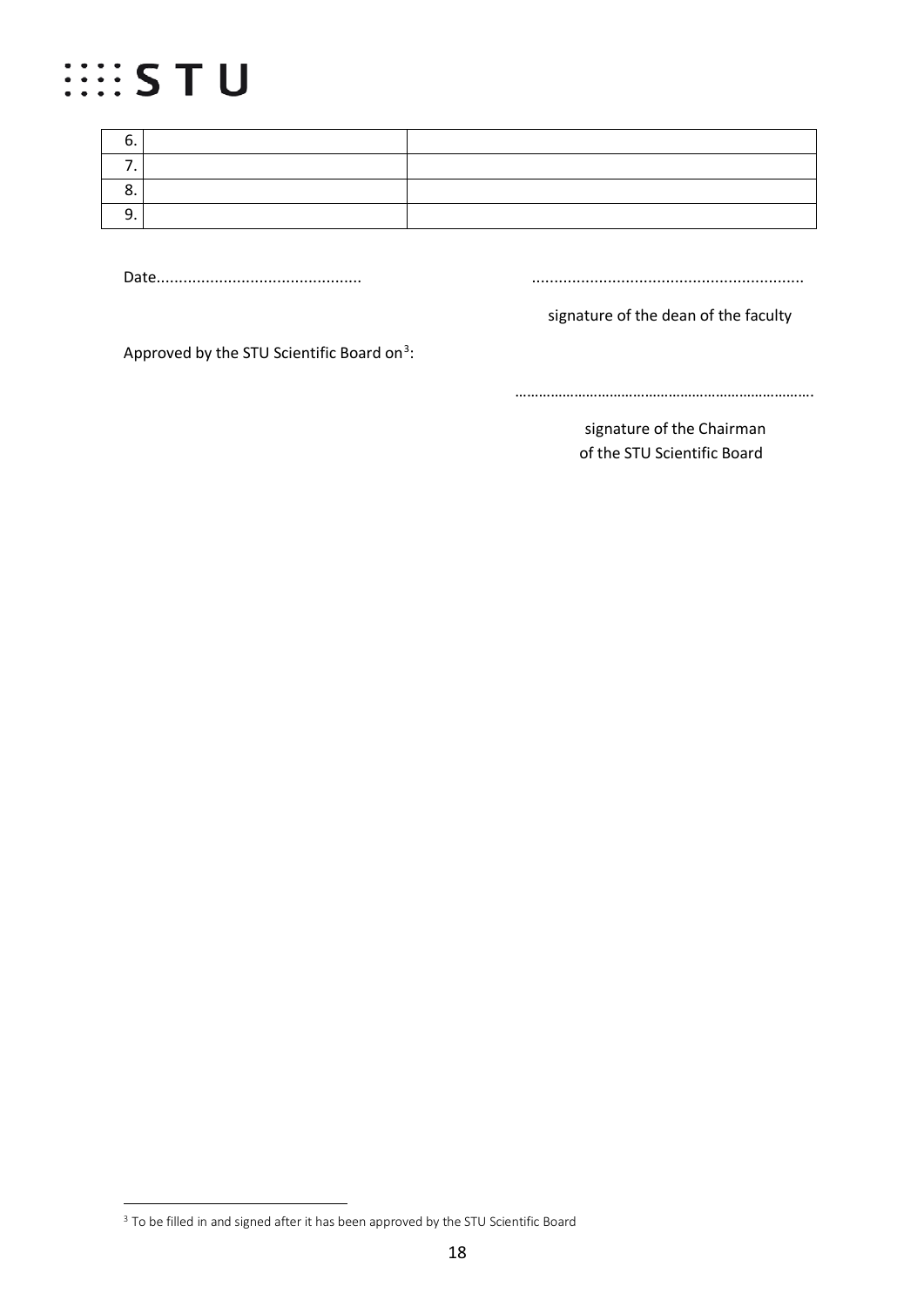

#### **Annex 2**

to Rector's Directive Rector's Directive No. 5/2021- Doctoral Boards for Doctoral Study Programmes at the Slovak University of Technology in Bratislava

# **Slovak University of Technology in Bratislava (hereinafter referred to as "STU")**

*(name of the University part)*

### **Request for including a new doctoral study programme into the competence**

## **of an already established doctoral board and for adding members to the doctoral board**

### **doctoral board in a doctoral study programme specialization**

In accordance with Article 2 (10) of Rector's Directive No. 5/2021-SR Doctoral Boards for Doctoral Study Programmes at STU, **I request inclusion of the below-stated new doctoral study programme/programmes into the competence of the doctoral board and for members to be added to the doctoral board in the specialization** 

*(name of the specialization/combination of two specializations)* ................................................... *............................................................................................................................................*

doctoral study programme/programmes $^{1}$  $^{1}$  $^{1}$ :

*(doctoral study programme name and ID, form of study, standard length of study, language)*......

*............................................................................................................................................*

The following external educational institution will participate in provision of the doctoral study programme: *(institution name)* /No external educational institution will participate in provision of the

doctoral study programme.**[2](#page-18-1)**

*............................................................................................................................................*

Date.............................................. ...........................................................

signature of the dean of the faculty

 $\overline{a}$ 

<span id="page-18-0"></span> $1$  State the new study programme or programmes which will be in the competence of the particular doctoral board

<span id="page-18-1"></span><sup>&</sup>lt;sup>2</sup> Select one of the options as appropriate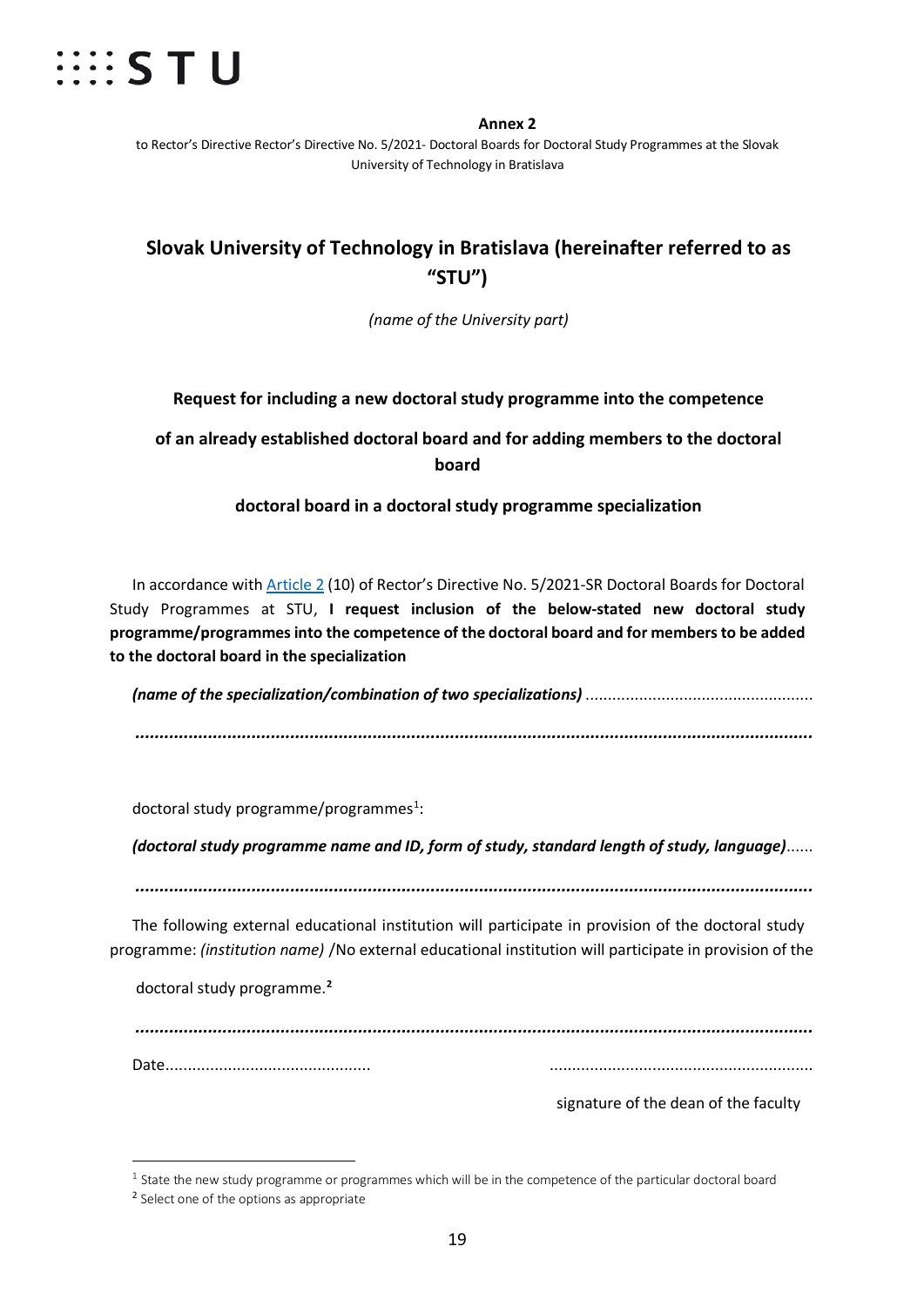

# **Slovak University of Technology in Bratislava**

*(name of the University part)*

**List of persons proposed to be added to the doctoral board**

in the specialization:

*(name of the specialization/combination of two specializations)* ...................................................

for the doctoral study programme/programmes<sup>[1](#page-19-0)</sup>:

*(doctoral study programme name and ID)* ......................................................................................

registered office of the doctoral board: *(name of the University part)*

chairman of the doctoral board: (*titles, name, surname*)

Persons proposed to be added to the doctoral board<sup>[2](#page-19-1)</sup>:

| No.      | Title, name, surname | Workplace |
|----------|----------------------|-----------|
|          |                      |           |
| <u>.</u> |                      |           |
| 3        |                      |           |
| 4.       |                      |           |
| 5.       |                      |           |
| 6.       |                      |           |

Date.............................................. .............................................................

signature of the dean of the faculty

Approved by the STU Scientific Board on<sup>[3](#page-19-2)</sup>:

........................................................

 signature of the Chairman of the STU Scientific Board

 $\overline{a}$  $1$  State the new study programme or programmes which will be in the competence of the particular doctoral board

<span id="page-19-2"></span><span id="page-19-1"></span><span id="page-19-0"></span><sup>&</sup>lt;sup>2</sup> In the case of a combination of two specializations please state the proposed members for individual specializations separately

<sup>&</sup>lt;sup>3</sup> To be filled in and signed after it has been approved by the STU Scientific Board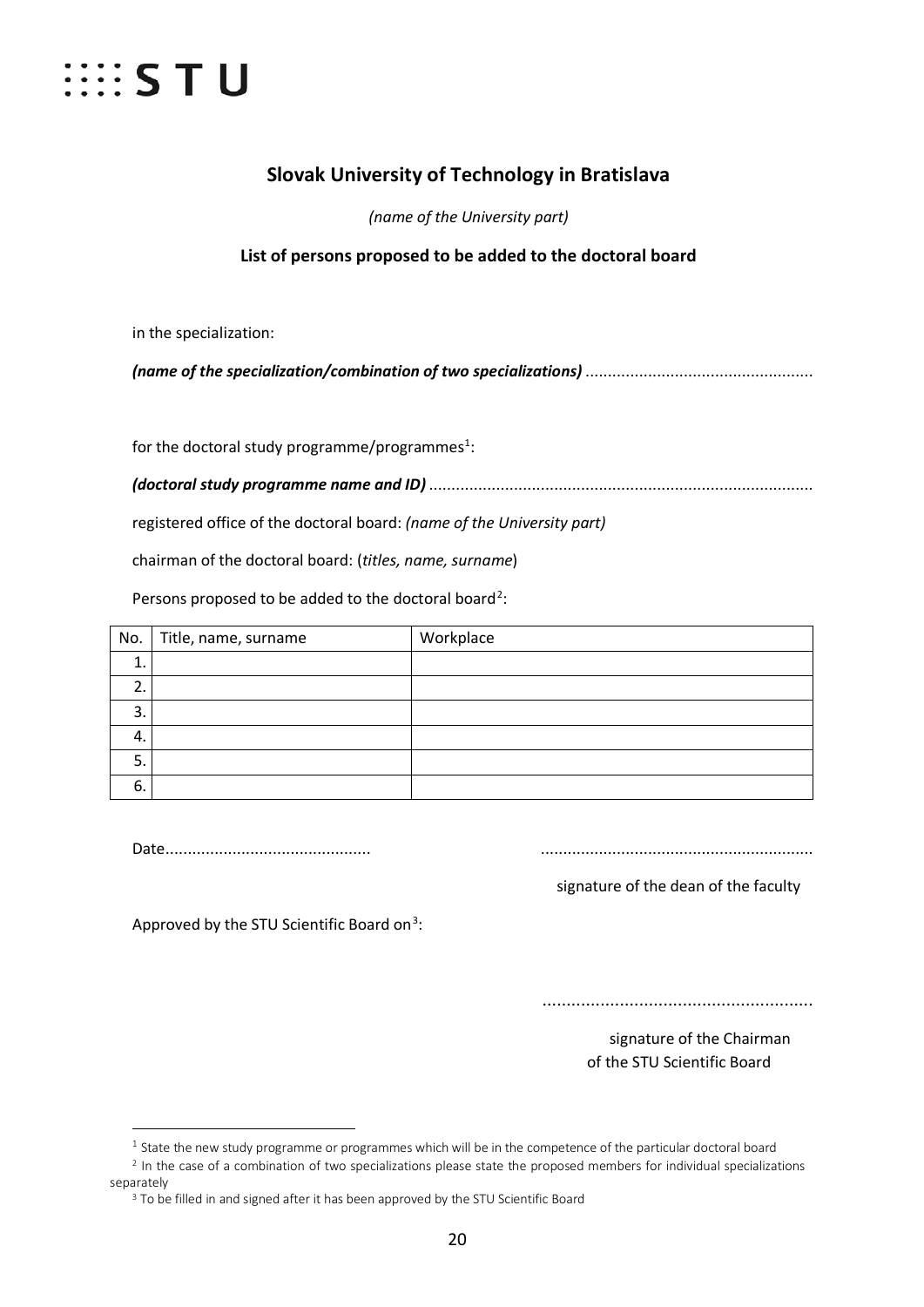

**Annex 3** to Rector's Directive Rector's Directive No. 5/2021- Doctoral Boards for Doctoral Study Programmes at the Slovak University of Technology in Bratislava

# **Slovak University of Technology in Bratislava (hereinafter referred to as "STU")**

*(name of the University part)*

#### **Request for a member of a doctoral board to be appointed to a**

#### **doctoral study programme specialization**

prepared in view of Article 3 (4) of Rector's Directive No. 5/2021-SR Doctoral Boards for Doctoral Study Programmes at STU (hereinafter referred to as the "Directive")

| Name | and | surname, | including                                                                                                      | titles: |
|------|-----|----------|----------------------------------------------------------------------------------------------------------------|---------|
|      |     |          |                                                                                                                |         |
|      |     |          | Period of membership in the doctoral board in accordance with Article 3 (5)/ (6) of the Directive <sup>4</sup> |         |
|      |     |          |                                                                                                                |         |

#### **Scientific /artistic activities** related to the specialization:

............................................................................................................................................................ ................................................................................................................................................................. ................................................................................................................................................................. ................................................................................................................................................................. ................................................................................................................................................................. ................................................................................................................................................................. .................................................................................................................................................................

<span id="page-20-0"></span> $4$  Select one of the options as appropriate, in the case as referred to in Article 3 (6) state the term of office of the adjunct professor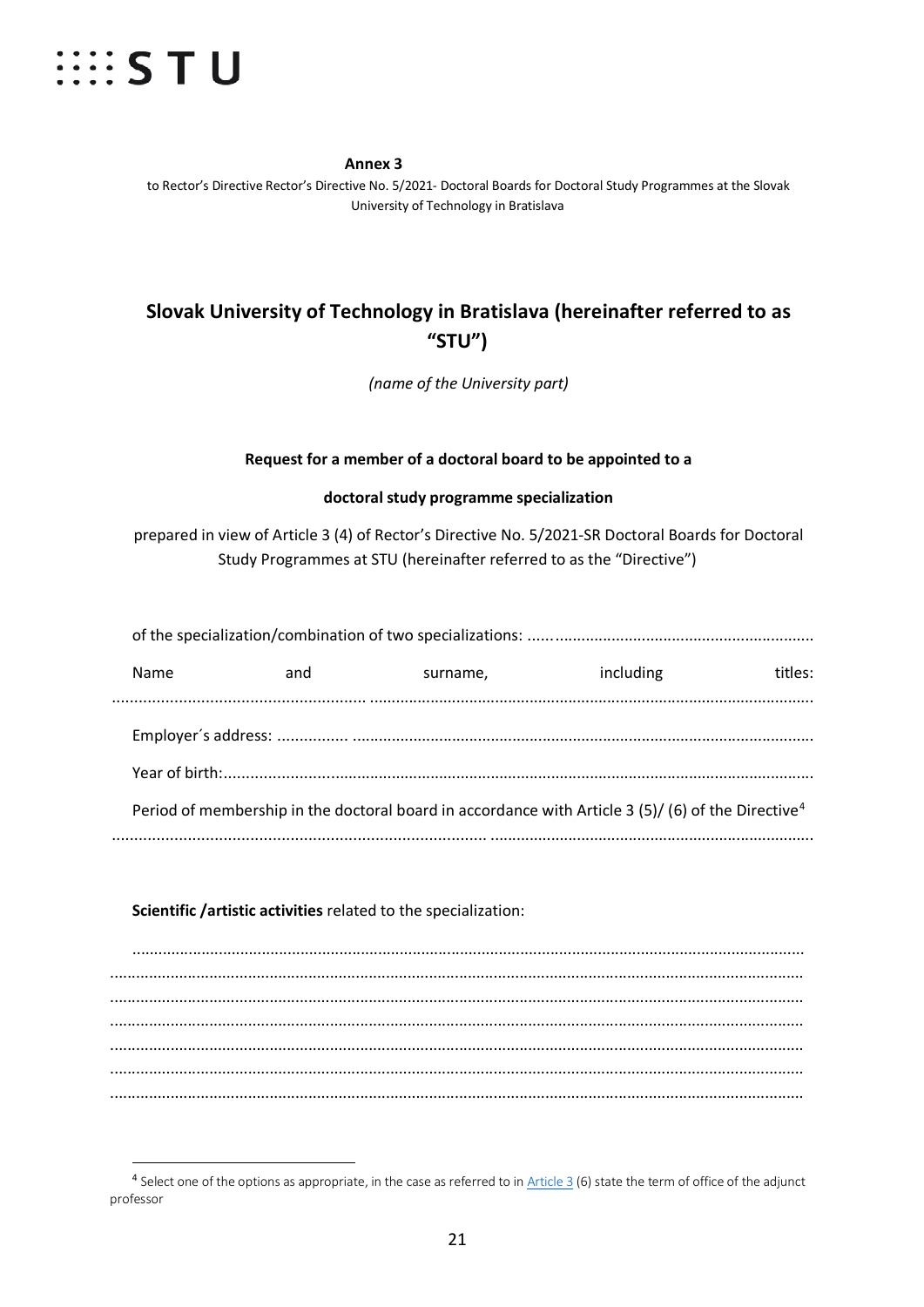

#### **Pedagogical activities:**

signature of the dean of the faculty